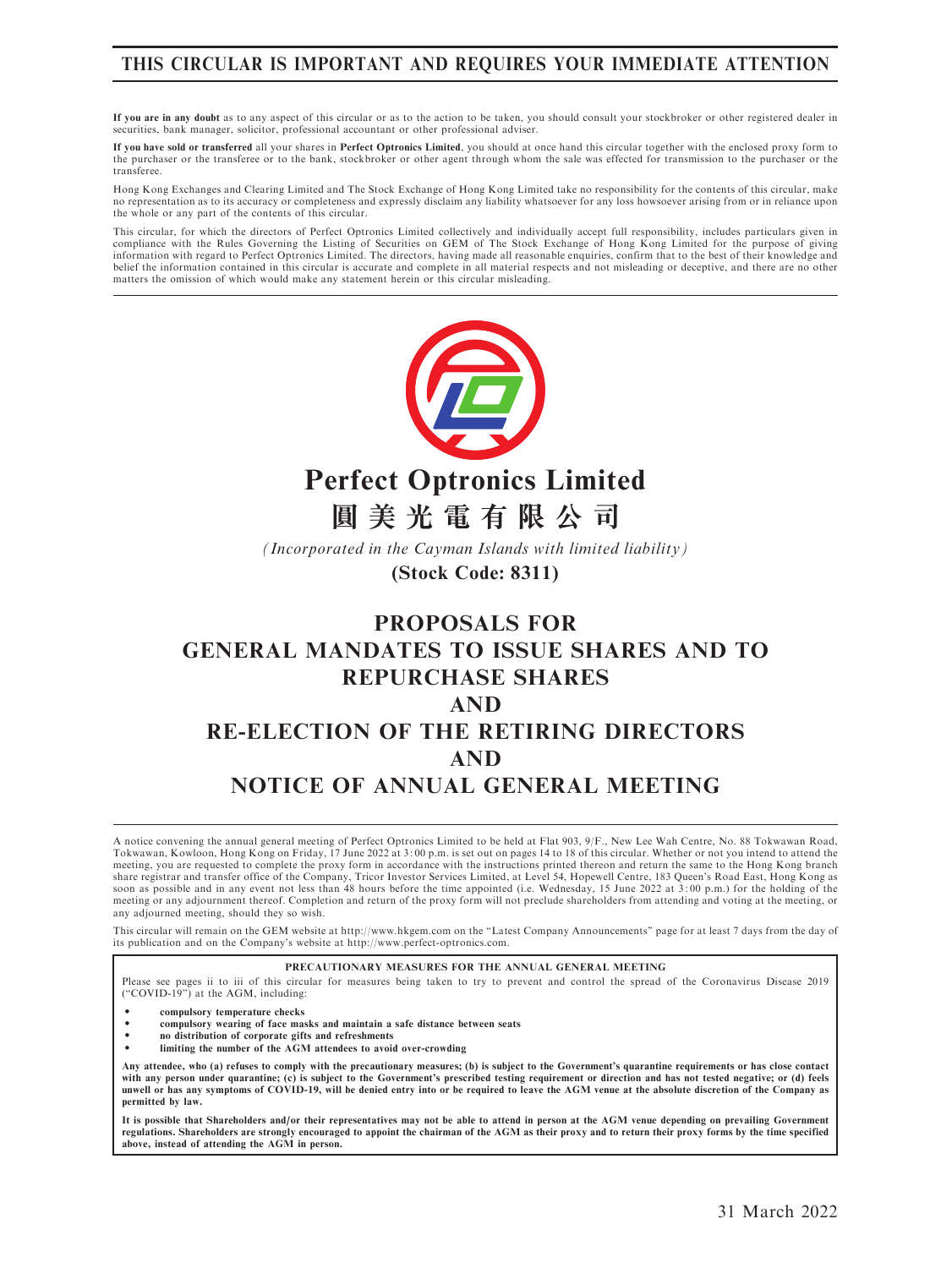## CHARACTERISTICS OF GEM

GEM has been positioned as a market designed to accommodate small and mid-sized companies to which a higher investment risk may be attached than other companies listed on the Stock Exchange. Prospective investors should be aware of the potential risks of investing in such companies and should make the decision to invest only after due and careful consideration.

Given that the companies listed on GEM are generally small and mid-sized companies, there is a risk that securities traded on GEM may be more susceptible to high market volatility than securities traded on the Main Board of the Stock Exchange and no assurance is given that there will be a liquid market in the securities traded on GEM.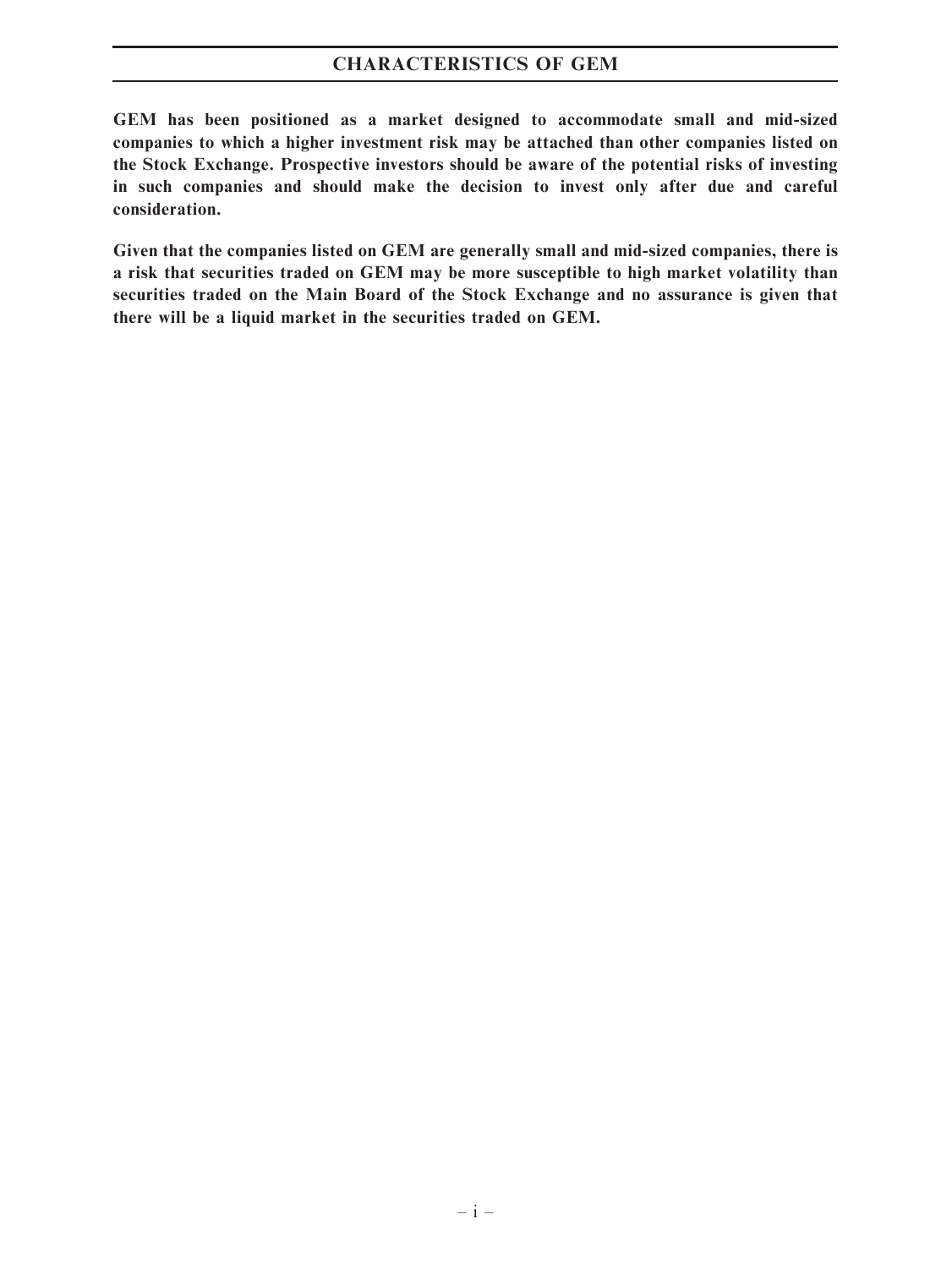## PRECAUTIONARY MEASURES FOR THE ANNUAL GENERAL MEETING

In view of the recent requirements for prevention and control of the spread of COVID-19, the Company will implement the following preventive measures at the AGM to protect attending Shareholders, staff and other stakeholders from the risk of infection:

- (i) Compulsory body temperature checks will be conducted on every Shareholder, proxy and other attendee at the entrance of the AGM venue. Any person with a body temperature of over 37.4 degrees Celsius may be denied entry into the AGM venue or be required to leave the AGM venue.
- (ii) Each attendee is required to wear face masks inside the AGM venue at all times, and to maintain a safe distance between seats.
- (iii) No refreshments will be served, and there will be no corporate gifts.
- (iv) Any other additional precautionary measures in accordance with the prevailing requirements or guidelines of the Government and/or regulatory authorities, or as considered appropriate in light of the development of the COVID-19 pandemic.

Any attendee, who (a) refuses to comply with the precautionary measures; (b) is subject to the Government's quarantine requirements or has close contact with any person under quarantine; (c) is subject to the Government's prescribed testing requirement or direction and has not tested negative; or (d) feels unwell or has any symptoms of COVID-19, will be denied entry into or be required to leave the AGM venue at the absolute discretion of the Company as permitted by law.

The Company will limit attendance in person at the AGM venue in accordance with prevailing requirements or guidelines published by the Government and/or regulatory authorities at the time of the AGM. Given the limited capacity of the AGM venue and the requirements for social distancing to ensure attendee safety, only Shareholders and/or their representatives and relevant AGM staff will be admitted to the AGM. Admission to the AGM venue will not be granted in excess of the capacity of the AGM venue.

Shareholders are requested (a) to consider carefully the risk of attending the AGM, which will be held in an enclosed environment, (b) to follow any prevailing requirements or guidelines of the Government relating to COVID-19 in deciding whether or not to attend the AGM, and (c) not to attend the AGM if they have contracted or are suspected to have contracted COVID-19 or have been in close contact with anybody who has contracted or is suspected to have contracted COVID-19.

In the interest of all stakeholders' health and safety and consistent with recent COVID-19 guidelines for prevention and control, the Company reminds all Shareholders that physical attendance in person at the AGM is not necessary for the purpose of exercising voting rights. It is possible that Shareholders and/or their representatives may not be able to attend in person at the AGM venue depending on prevailing Government regulations. As an alternative, by using proxy forms with voting instructions inserted, Shareholders are strongly encouraged to appoint the chairman of the AGM as their proxy to vote on the proposed resolutions at the AGM instead of attending the AGM in person.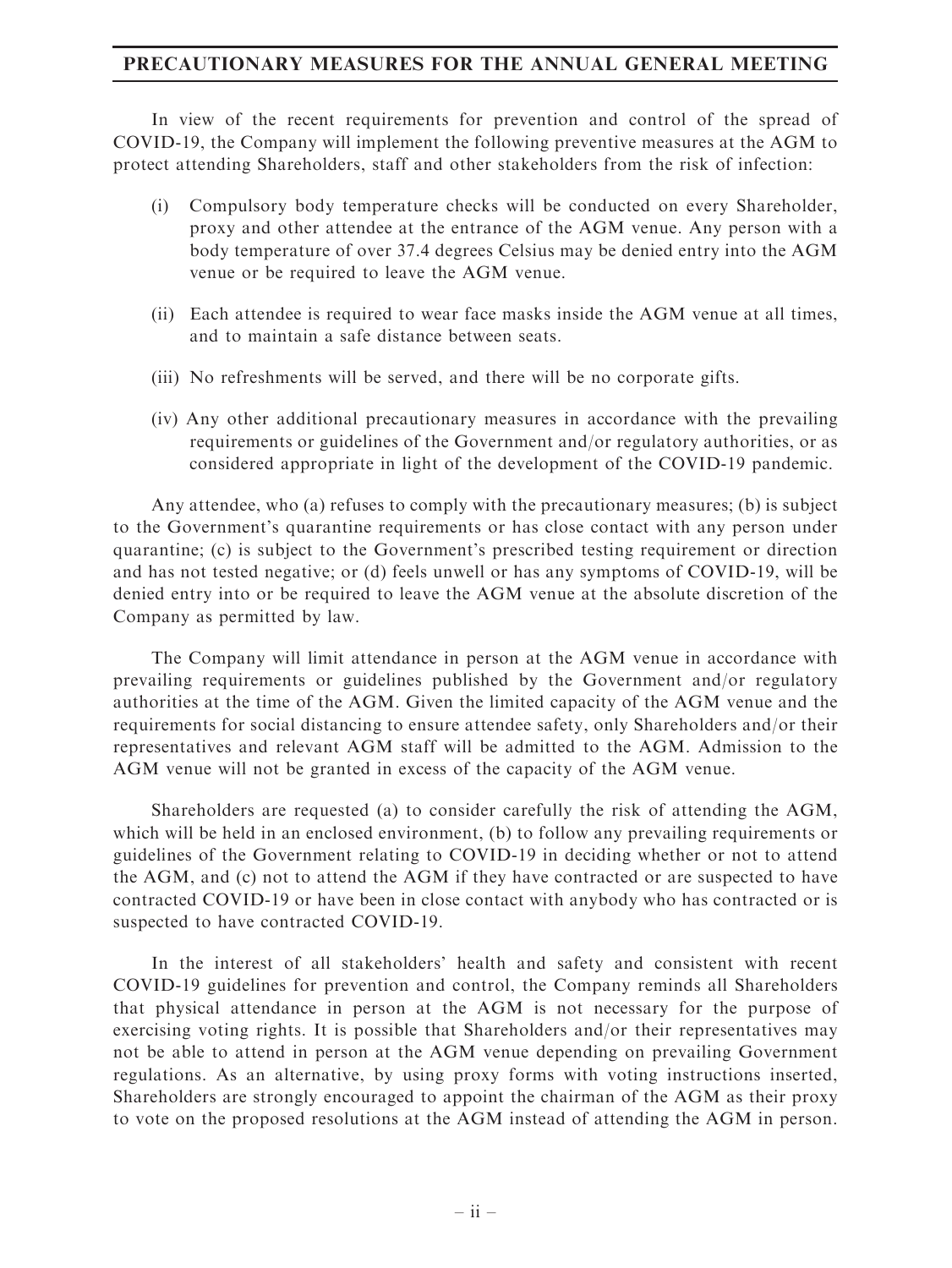## PRECAUTIONARY MEASURES FOR THE ANNUAL GENERAL MEETING

Subject to the development of the COVID-19 pandemic and the requirements or guidelines of the Government and/or regulatory authorities, the Company may announce further updates on the AGM arrangement on the Company's website (www.perfect-optronics.com) as and when appropriate.

If Shareholders choosing not to attend the AGM in person have any questions about the proposed resolutions, or about the Company or any matters for communication with the Board, they are welcome to contact the Company via the Company's investor relations department as follows:

Investor Relations Email: IR@perfect-optronics.com Tel: (852) 3161 5555 Fax: (852) 3161 5556

If Shareholders have any questions relating to the AGM, please contact Tricor Investor Services Limited, the Company's Hong Kong branch share registrar and transfer office as follows:

Tricor Investor Services Limited Level 54, Hopewell Centre, 183 Queen's Road East, Hong Kong E-mail: is-enquiries@hk.tricorglobal.com Tel: (852) 2980 1333 Fax: (852) 2810 8185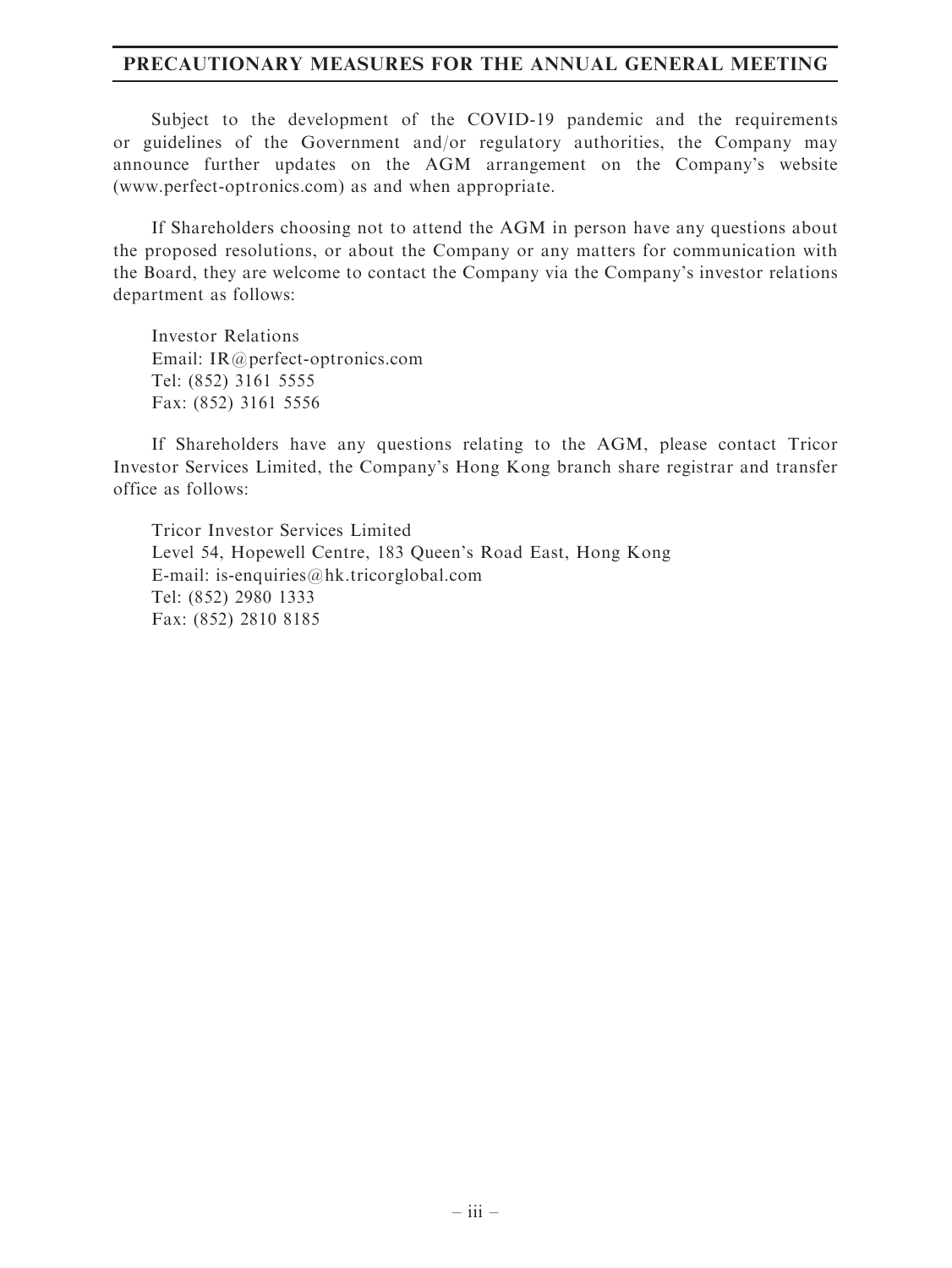## **CONTENTS**

## Page

|                                                                       | $\mathbf{1}$   |  |
|-----------------------------------------------------------------------|----------------|--|
| <b>Letter from the Board</b>                                          |                |  |
|                                                                       | 3              |  |
|                                                                       | $\overline{4}$ |  |
|                                                                       | $\overline{4}$ |  |
|                                                                       | 5              |  |
|                                                                       | 5              |  |
|                                                                       | 6              |  |
|                                                                       | 6              |  |
|                                                                       | 6              |  |
|                                                                       | 7              |  |
| Appendix II — Details of retiring Directors proposed to be re-elected |                |  |
|                                                                       |                |  |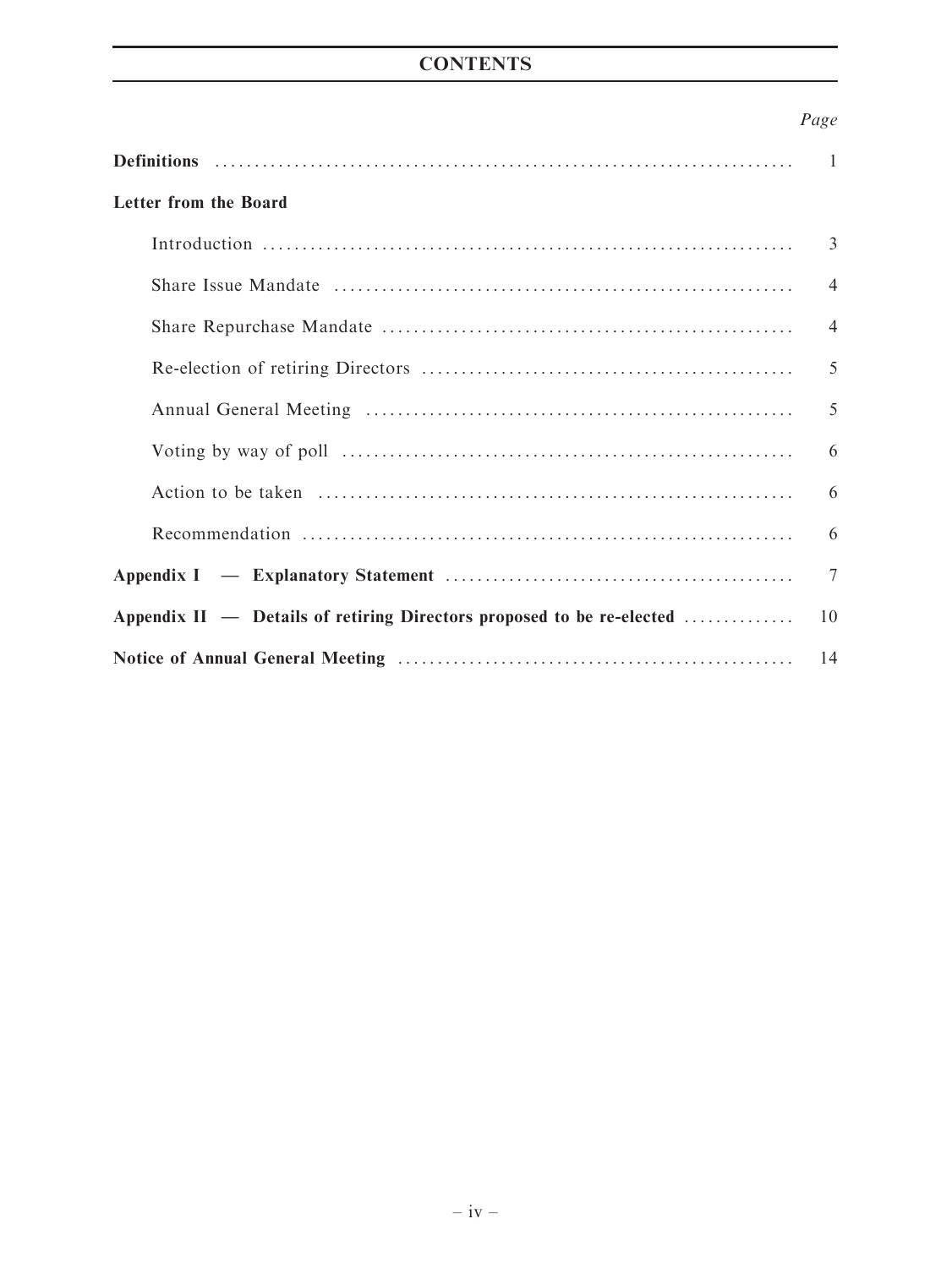In this circular, the following expressions shall have the following meanings unless the context requires otherwise:

| "AGM"                                          | the annual general meeting of the Company to be held at Flat<br>903, 9/F., New Lee Wah Centre, No. 88 Tokwawan Road,<br>Tokwawan, Kowloon, Hong Kong on Friday, 17 June 2022 at<br>$3:00$ p.m.   |
|------------------------------------------------|--------------------------------------------------------------------------------------------------------------------------------------------------------------------------------------------------|
| "Articles of<br>Association"                   | the articles of association of the Company adopted on 20<br>January 2014 and as amended from time to time                                                                                        |
| "Audit Committee"                              | the audit committee of the Company                                                                                                                                                               |
| "Board"                                        | the board of Directors                                                                                                                                                                           |
| "Company"                                      | Perfect Optronics Limited (圓美光電有限公司), a company<br>incorporated in the Cayman Islands on 13 June 2013 as an<br>exempted company with limited liability, the Shares of which are<br>listed on GEM |
| " $Director(s)$ "                              | the director(s) of the Company                                                                                                                                                                   |
| "GEM"                                          | the GEM of the Stock Exchange                                                                                                                                                                    |
| "GEM Listing Rules"                            | the Rules Governing the Listing of Securities on GEM                                                                                                                                             |
| "Government"                                   | The Government of the Hong Kong Special Administrative<br>Region of the People's Republic of China                                                                                               |
| "Group"                                        | the Company and its subsidiaries                                                                                                                                                                 |
| "HK\$"                                         | Hong Kong dollars, the lawful currency of Hong Kong                                                                                                                                              |
| "Hong Kong"                                    | the Hong Kong Special Administrative Region of the People's<br>Republic of China                                                                                                                 |
| "Latest Practicable<br>Date"                   | 25 March 2022, being the latest practicable date for ascertaining<br>certain information contained in this circular prior to its<br>publication                                                  |
| "Memorandum and<br>Articles of<br>Association" | the memorandum of the Company adopted on 20 January 2014<br>and as amended from time to time and the Articles of<br>Association                                                                  |
| "Nomination<br>Committee"                      | the nomination committee of the Company                                                                                                                                                          |
| "Remuneration<br>Committee"                    | the remuneration committee of the Company                                                                                                                                                        |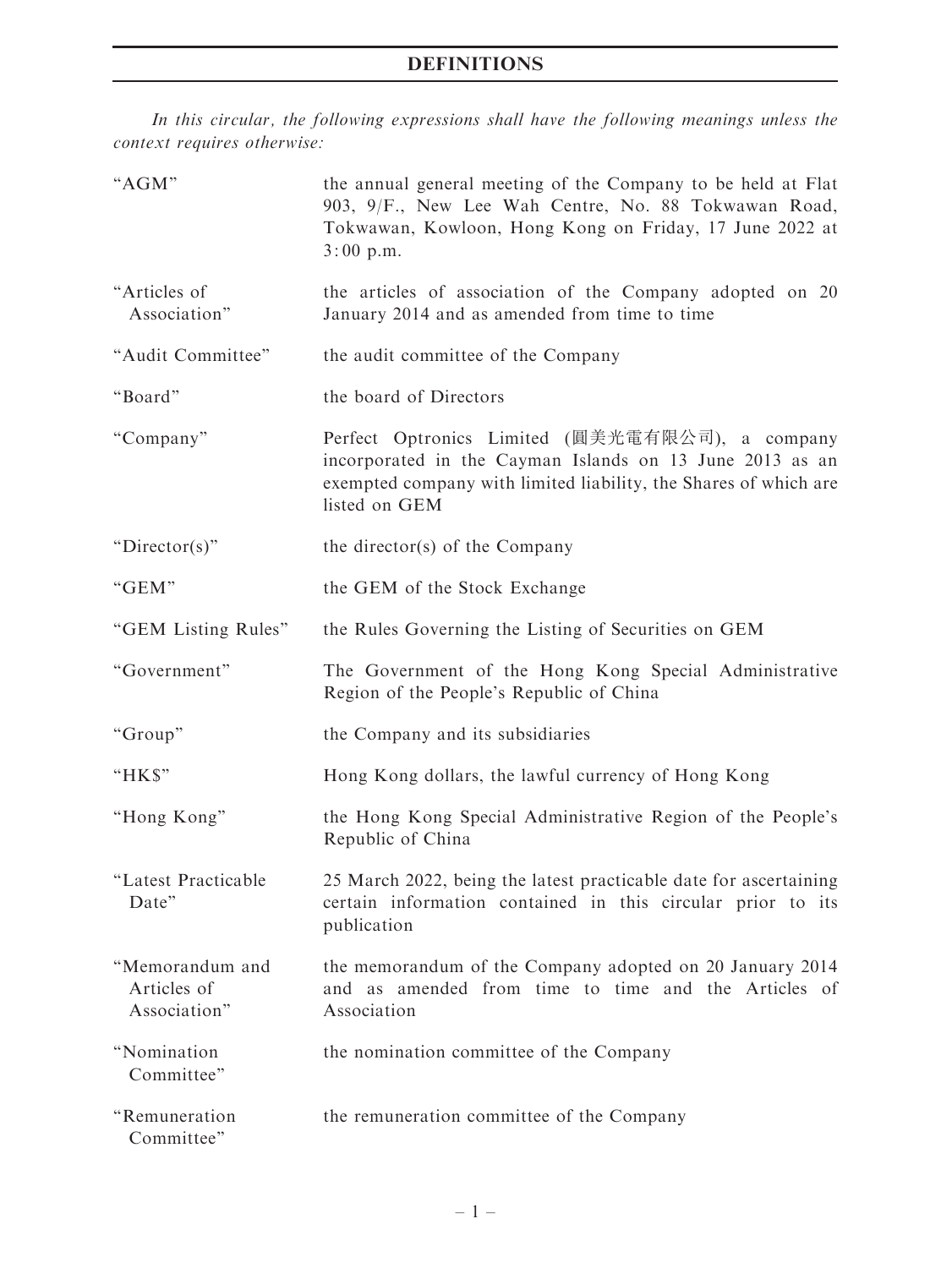## DEFINITIONS

| "Repurchase"<br>Resolution"   | the proposed ordinary resolution as referred to in ordinary<br>resolution no. 5 of the notice of the AGM                                                                                                                                                       |
|-------------------------------|----------------------------------------------------------------------------------------------------------------------------------------------------------------------------------------------------------------------------------------------------------------|
| "SFO"                         | the Securities and Futures Ordinance (Cap. 571 Laws of Hong<br>Kong), as amended, supplemented or modified from time to time                                                                                                                                   |
| "Share(s)"                    | share(s) of $HK\$0.01$ each in the share capital of the Company                                                                                                                                                                                                |
| "Shareholder(s)"              | registered holder(s) of the Shares                                                                                                                                                                                                                             |
| "Share Issue Mandate"         | the general mandate to the Directors to exercise the power of the<br>Company to allot, issue and deal with Shares not exceeding 20%<br>of the total number of issued Shares as at the date of passing of<br>the Shareholders' resolution granting such mandate |
| "Share Repurchase<br>Mandate" | the general mandate to the Directors to exercise the power of the<br>Company to repurchase Shares up to a maximum of $10\%$ of the<br>total number of issued Shares as at the date of passing of the<br>Shareholders' resolution granting such mandate         |
| "Stock Exchange"              | The Stock Exchange of Hong Kong Limited                                                                                                                                                                                                                        |
| "Takeovers Code"              | the Codes on Takeovers and Mergers and Share Buy-backs                                                                                                                                                                                                         |
| $``\frac{0}{0}"$              | per cent.                                                                                                                                                                                                                                                      |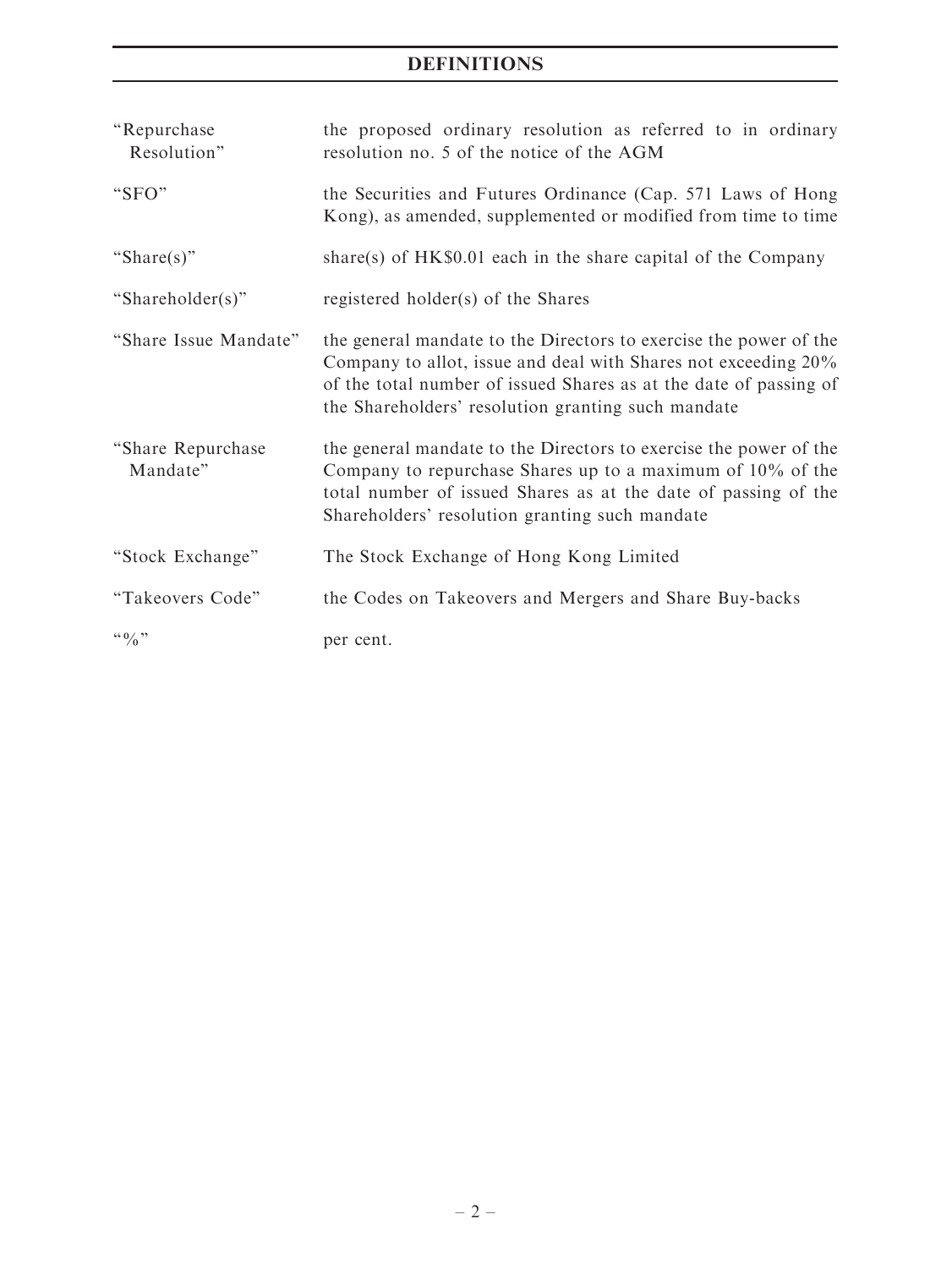

*(Incorporated in the Cayman Islands with limited liability)* **(Stock Code: 8311)**

Executive Directors: Mr. Cheng Wai Tak (suspended) Mr. Liu Ka Wing (suspended) Mr. Tse Ka Wing (suspended) Mr. Chang Huan Chia

Independent Non-executive Directors: Mr. Wong Yik Chung John (suspended) Mr. Wong Chi Chiu (suspended) Mr. Kan Man Wai (Acting Chairman) Mr. Cho Chi Kong Ms. Hsu Wai Man Helen

Registered Office: Windward 3, Regatta Office Park PO Box 1350 Grand Cayman KY1-1108 Cayman Islands

Headquarters and principal place of business in Hong Kong: Flat 903, 9/F., New Lee Wah Centre No. 88 Tokwawan Road, Tokwawan Kowloon, Hong Kong

31 March 2022

To the Shareholders

Dear Sir or Madam,

## PROPOSALS FOR GENERAL MANDATES TO ISSUE SHARES AND TO REPURCHASE SHARES AND RE-ELECTION OF THE RETIRING DIRECTORS AND NOTICE OF ANNUAL GENERAL MEETING

#### INTRODUCTION

The purpose of this circular is to provide you with information regarding resolutions to be proposed at the AGM which include, among other matters, the proposed grant of the Share Issue Mandate and of the Share Repurchase Mandate, the extension of the Share Issue Mandate and the proposed re-elections of the retiring Directors, and to give you notice of the AGM.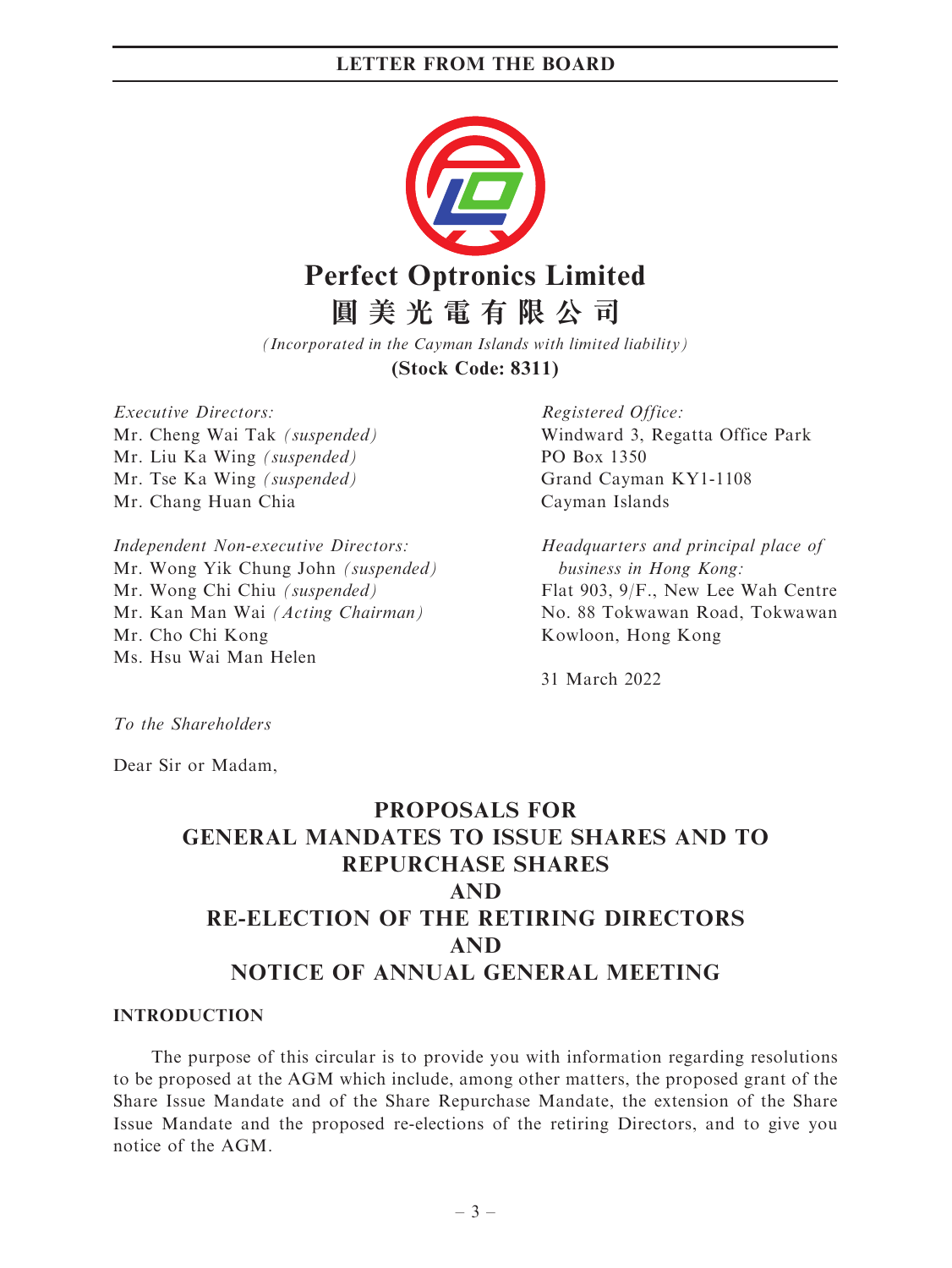#### SHARE ISSUE MANDATE

At the annual general meeting held on 6 May 2021, an ordinary resolution was passed by the Shareholders to give a general unconditional mandate to the Directors to exercise the powers of the Company to allot, issue and deal with Shares. Such mandate will lapse at the conclusion of the AGM. It is therefore proposed to renew such mandate at the AGM.

As at the Latest Practicable Date, the total issued Shares comprised 1,483,687,151 Shares. Subject to passing of the resolution granting the Share Issue Mandate and on the basis that there is no change in the total number of issued Shares during the period from the Latest Practicable Date to the date of passing of the resolution granting the Share Issue Mandate, the Company would be allowed under the resolution granting the Share Issue Mandate to allot, issue and deal with a maximum of 296,737,430 Shares representing no more than 20% of the total number of issued Shares as at the date of passing of the resolution granting the Share Issue Mandate.

In addition, subject to the passing of the ordinary resolutions to grant the Share Issue Mandate and the Share Repurchase Mandate, an ordinary resolution will be proposed at the AGM to extend the Share Issue Mandate by adding the total number of Shares repurchased by the Company pursuant to the Share Repurchase Mandate, provided that such extended number of Shares shall not exceed 10% of the total number of issued Shares as at the date of passing the resolution granting the Share Issue Mandate.

Details of the Share Issue Mandate and the extension of the Share Issue Mandate are set out in ordinary resolutions as referred to in resolutions nos. 4 and 6 respectively of the notice of the AGM.

#### SHARE REPURCHASE MANDATE

At the annual general meeting held on 6 May 2021, an ordinary resolution was passed by the Shareholders to give a general unconditional mandate to the Directors to exercise all the powers of the Company to repurchase Shares. Such mandate will lapse at the conclusion of the AGM. It is therefore proposed to renew such mandate at the AGM.

As at the Latest Practicable Date, the total issued Shares comprised 1,483,687,151 Shares. Subject to the passing of the Repurchase Resolution and on the basis that there is no change in the total number of issued Shares during the period from the Latest Practicable Date to the date of passing the Repurchase Resolution, the maximum number of Shares which may be repurchased pursuant to the Share Repurchase Mandate will be 148,368,715 Shares representing no more than 10% of the total number of issued Shares as at the date of passing of the Repurchase Resolution.

An explanatory statement as required under the GEM Listing Rules, giving certain information regarding the Share Repurchase Mandate, is set out in Appendix I to this circular.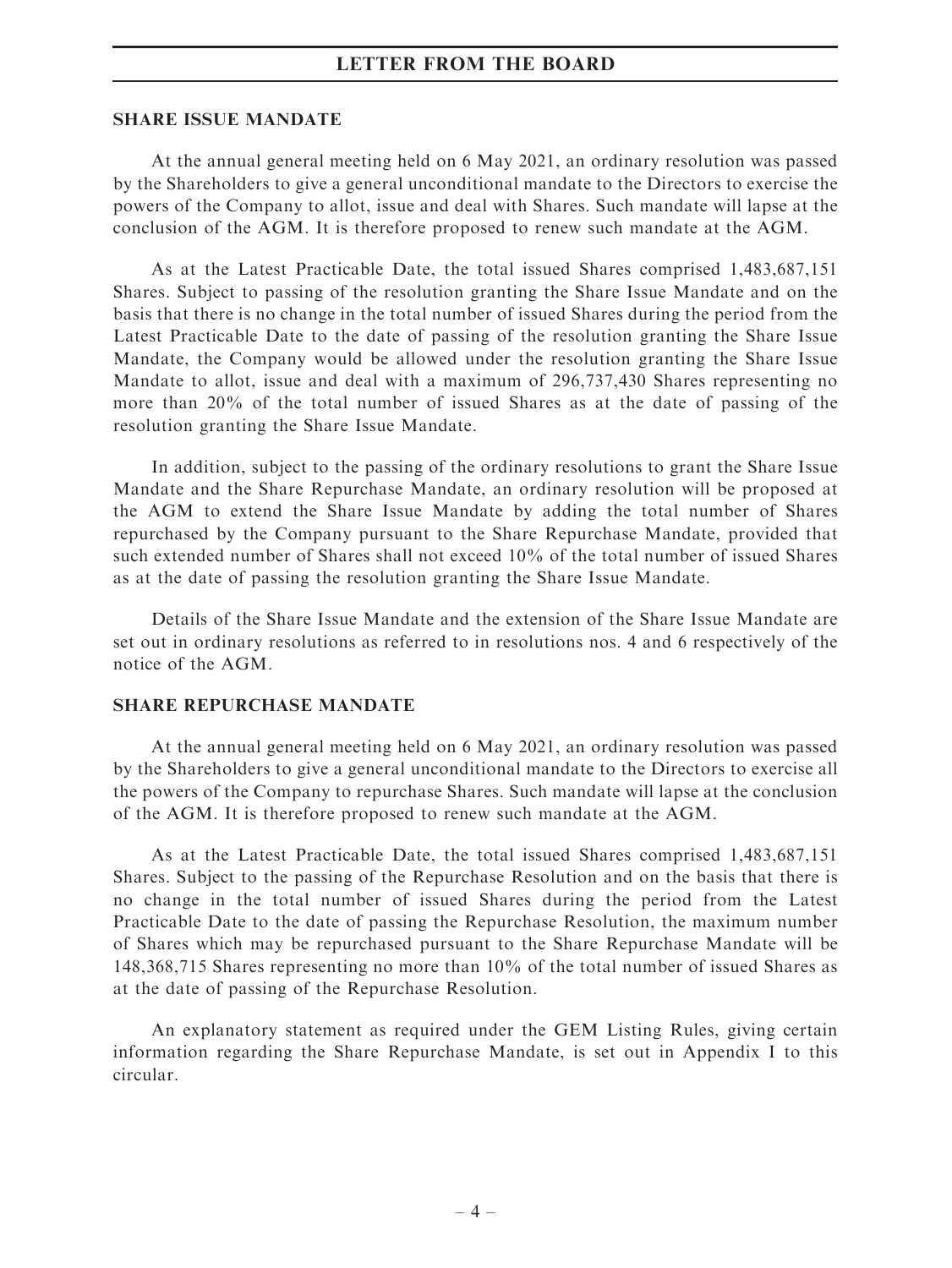#### RE-ELECTION OF RETIRING DIRECTORS

The Board currently comprises nine Directors, namely Mr. Cheng Wai Tak (suspended), Mr. Liu Ka Wing (suspended), Mr. Tse Ka Wing (suspended), Mr. Chang Huan Chia, Mr. Wong Yik Chung John (suspended), Mr. Wong Chi Chiu (suspended), Mr. Kan Man Wai, Mr. Cho Chi Kong and Ms. Hsu Wai Man Helen.

In accordance with Article 108 of the Articles of Association, Mr. Cheng Wai Tak, Mr. Tse Ka Wing and Mr. Kan Man Wai, being three of the Directors longest in office since their last re-election, will retire by rotation at the AGM and, being eligible, offer themselves for re-election.

The Nomination Committee has assessed and reviewed the annual independence confirmation of Mr. Kan Man Wai for the year ended 31 December 2021 based on the independence criteria as set out in Rule 5.09 of the GEM Listing Rules, and considers that he remains independent. The Nomination Committee considered and nominated the above retiring Directors to the Board for it to propose to the Shareholders for re-election at the AGM.

The Board is also of the view that Mr. Kan Man Wai is beneficial to the Board with diversity of his comprehensive experience and knowledge in management that contributes to invaluable expertise, continuity and stability to the Board. The Board believes that he will continue to contribute effectively to the Board.

Having regard to the experience, skill and expertise of the above retiring Directors as well as the overall board diversity of the Company and the nomination policy adopted by the Company, the Nomination Committee recommended re-election of the aforesaid retiring Directors to the Board. Accordingly, the Board has proposed that all of the above retiring Directors, namely Mr. Cheng Wai Tak, Mr. Tse Ka Wing and Mr. Kan Man Wai, stand for re-election as Directors at the AGM.

Biographical details of the above retiring Directors proposed to be re-elected at the AGM are set out in Appendix II to this circular.

#### ANNUAL GENERAL MEETING

At the AGM, ordinary resolutions will be proposed to approve the Share Issue Mandate, the Share Repurchase Mandate, the extension of the Share Issue Mandate and the re-election of the retiring Directors. The notice of the AGM is set out on pages 14 to 18 of this circular.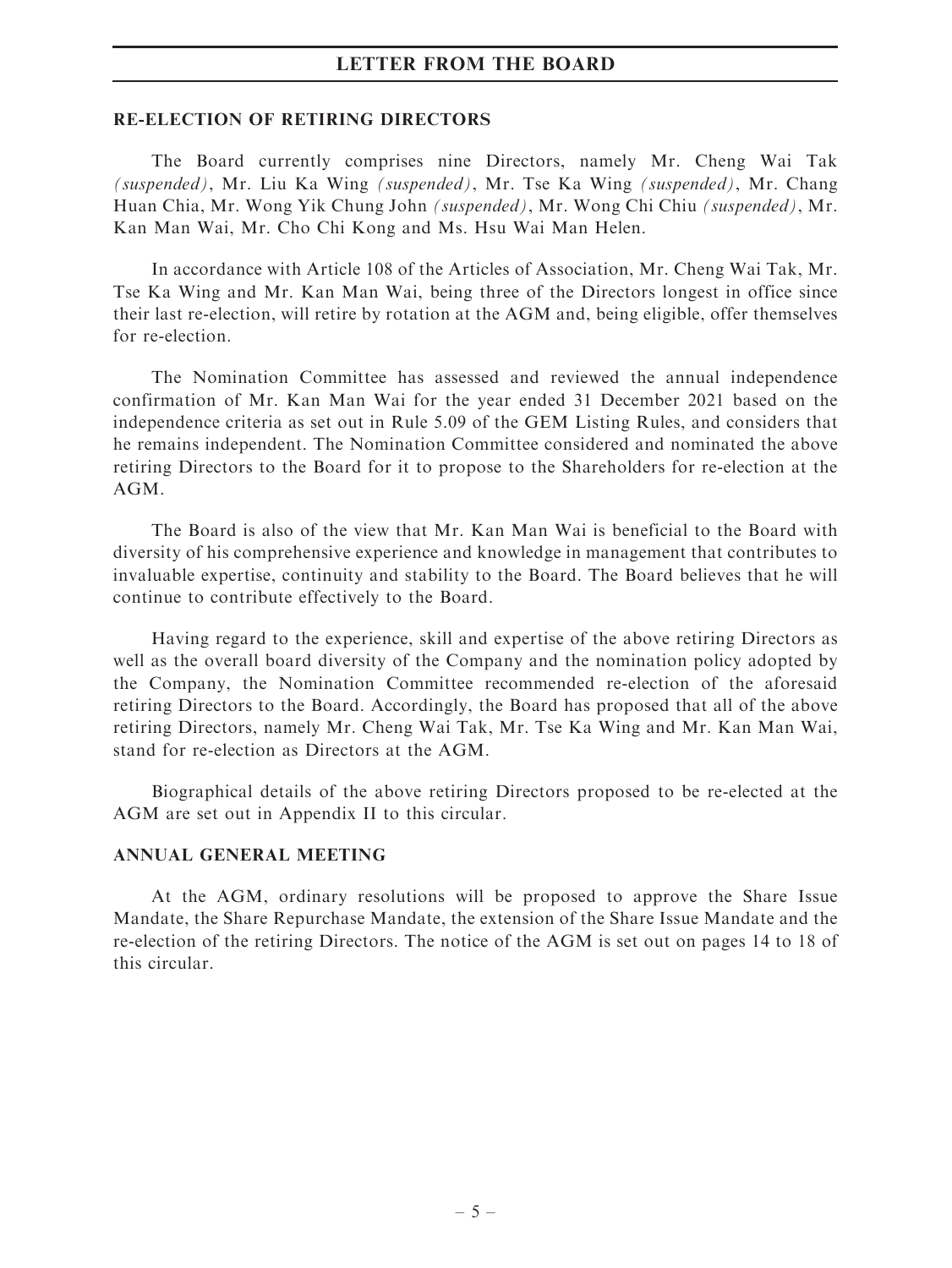#### VOTING BY WAY OF POLL

Pursuant to Rule 17.47(4) of the GEM Listing Rules, any vote of shareholders at a general meeting must be taken by poll except where the chairman, in good faith, decides to allow a resolution which relates purely to a procedural or administrative matter to be voted on by a show of hands. The chairman of the AGM will therefore demand a poll for every resolution put to the vote of the AGM pursuant to Article 72 of the Articles of Association and the Company will announce the results of the poll in the manner prescribed under Rule 17.47(5) of the GEM Listing Rules.

#### ACTION TO BE TAKEN

A proxy form for use at the AGM is enclosed herein. Whether or not you intend to attend the AGM, you are requested to complete the proxy form in accordance with the instructions printed thereon and return the same to the Hong Kong branch share registrar and transfer office of the Company, Tricor Investor Services Limited, at Level 54, Hopewell Centre, 183 Queen's Road East, Hong Kong as soon as possible and in any event not less than 48 hours before the time appointed (i.e. Wednesday, 15 June 2022 at 3: 00 p.m.) for the holding of the AGM or any adjournment thereof. Completion and return of the proxy form will not preclude you from attending and voting at the AGM, or any adjourned meeting, should you so wish.

#### RECOMMENDATION

The Directors believe that the grant of the Share Issue Mandate, the Share Repurchase Mandate and the extension of the Share Issue Mandate and the re-election of the retiring Directors are in the best interests of the Company as well as the Shareholders as a whole. Accordingly, the Directors recommend that all the Shareholders should vote in favour of all the relevant resolutions relating to aforesaid matters.

> By order of the Board Perfect Optronics Limited Kan Man Wai Acting Chairman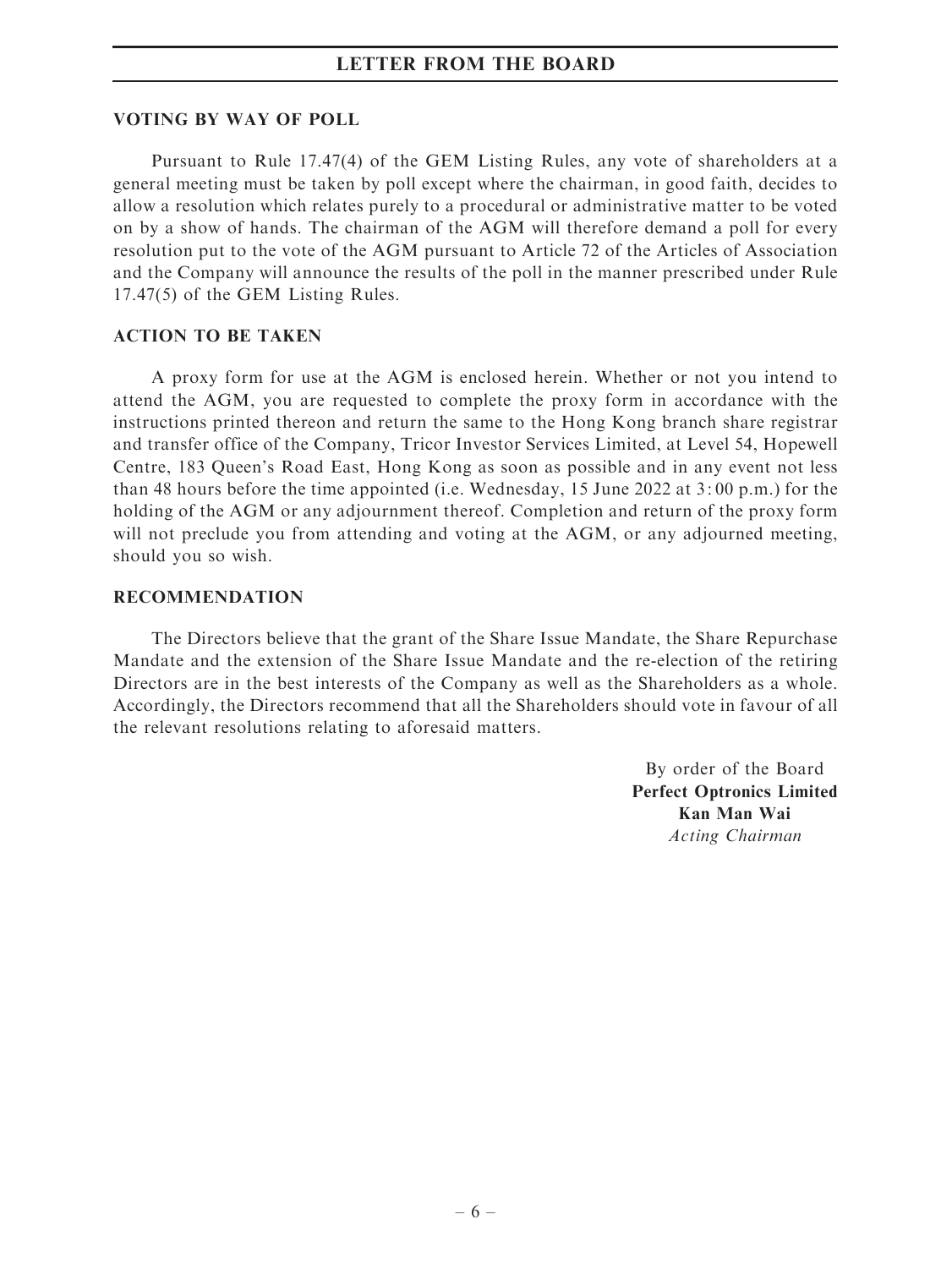This appendix serves as an explanatory statement, as required by the GEM Listing Rules, to provide requisite information to you for your consideration of the proposal to permit the repurchase of Shares up to a maximum of 10% of the total number of issued Shares as at the date of passing the Repurchase Resolution.

#### 1. EXERCISE OF THE SHARE REPURCHASE MANDATE

Exercise in full of the Share Repurchase Mandate, on the basis of 1,483,687,151 Shares in issue at the Latest Practicable Date, would result in up to 148,368,715 Shares (which will be fully paid and represent 10% of the Shares in issue as at the Latest Practicable Date) being repurchased by the Company during the course of the period prior to the earliest of (i) the conclusion of the next annual general meeting of the Company; (ii) the expiration of the period within which the next annual general meeting of the Company is required by the Articles of Association or applicable laws of the Cayman Islands to be held; or (iii) the passing of any ordinary resolution of the Shareholders in general meeting of the Company revoking, varying or renewing the Share Repurchase Mandate.

#### 2. REASONS FOR REPURCHASES

Repurchases of Shares will only be made when the Directors believe that such a repurchase will benefit the Company and the Shareholders as a whole. Such repurchases may, depending on market conditions and funding arrangements at that time, lead to an enhancement of the Company's net asset value per Share and/or earnings per Share.

#### 3. FUNDING OF REPURCHASES

In repurchasing Shares, the Company may only apply funds legally available for such purpose in accordance with the Memorandum and Articles of Association and the Companies Law of the Cayman Islands and any applicable laws and regulations. Pursuant to the Share Repurchase Mandate, repurchases will be made out of funds of the Company legally permitted to be utilised in this connection, including funds of the Company which would otherwise be available for dividend or distribution or out of the proceeds of a fresh issue of Shares made for the purpose of the repurchase. In the case of any premium payable on the repurchase, it will be made out of funds of the Company which would otherwise be available for dividend or distribution or out of the share premium account of the Company. The Company may not repurchase securities on GEM for a consideration other than cash or for settlement otherwise than in accordance with the trading rules of GEM prevailing from time to time.

### 4. GENERAL

There might be a material adverse impact on the working capital or gearing position of the Company (as compared with the position disclosed in the audited financial statements contained in the annual report of the Company for the year ended 31 December 2021) in the event that the Share Repurchase Mandate is exercised in full. However, the Directors do not propose to exercise the Share Repurchase Mandate to such extent as would, in the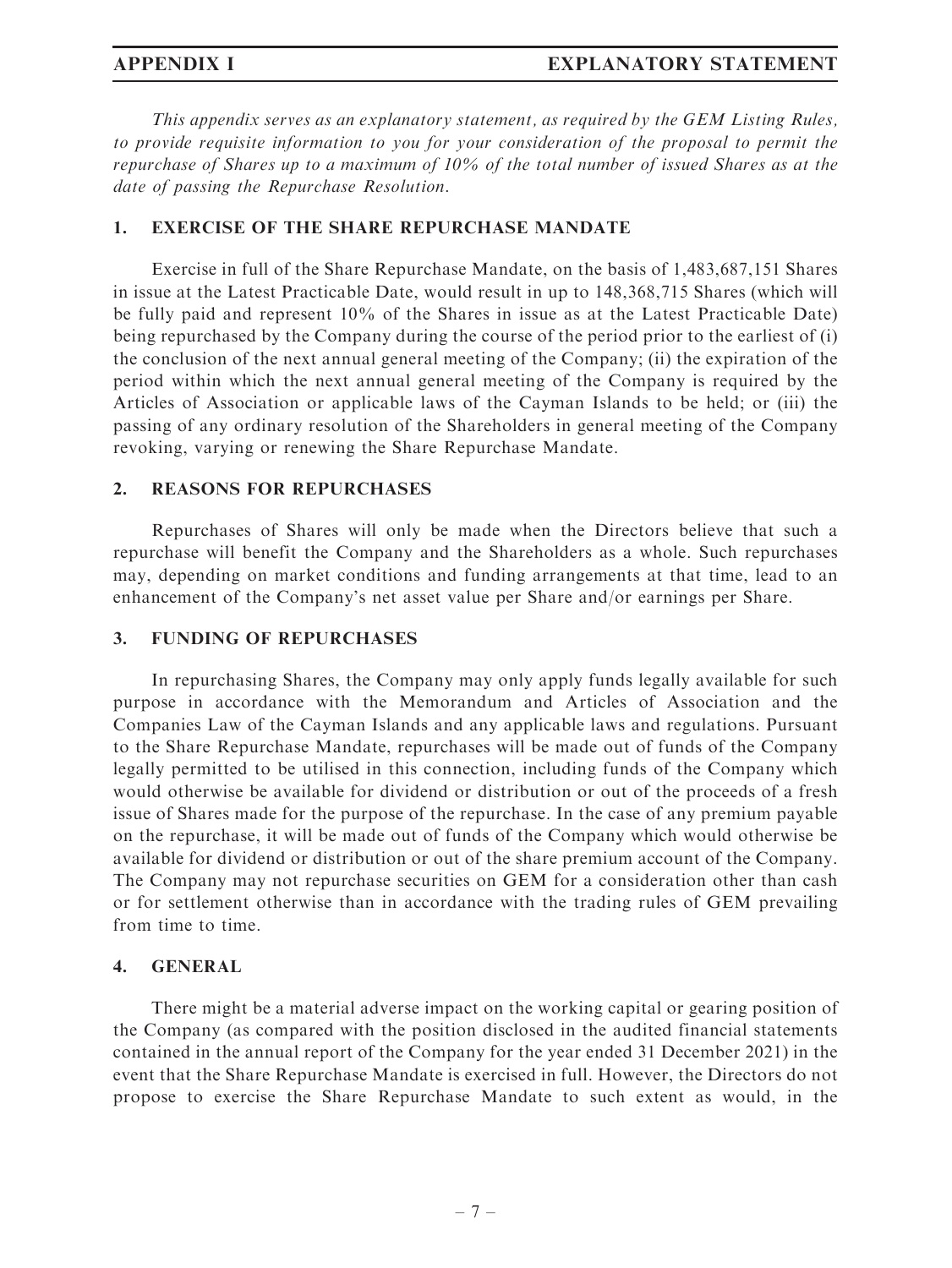circumstances, have a material adverse effect on the working capital requirements of the Company or on the gearing position of the Company, which in the opinion of the Directors, are from time to time appropriate for the Company.

The Directors have undertaken to the Stock Exchange that, so far as the same may be applicable, they will exercise the Share Repurchase Mandate in accordance with the GEM Listing Rules, the Memorandum and Articles of the Association and all applicable laws of the Cayman Islands in force from time to time.

To the best of the Directors' knowledge having made all reasonable enquiries, none of the Directors nor any of their respective close associates (as defined in the GEM Listing Rules), has any present intention to sell any Shares to the Company or its subsidiaries if the Share Repurchase Mandate is approved by the Shareholders.

No core connected person (as defined in the GEM Listing Rules) of the Company has notified the Company that he has a present intention to sell any Shares to the Company, or has undertaken not to do so, if the Share Repurchase Mandate is approved by the Shareholders.

If as a result of a repurchase of Shares, a Shareholder's proportionate interest in the voting rights of the Company increases, such increase will be treated as an acquisition for the purposes of the Takeovers Code. As a result of a repurchase of Shares made under the Share Repurchase Mandate, a Shareholder, or a group of Shareholders acting in concert (within the meaning under the Takeovers Code), depending on the level of increase in the interest of the Shareholder(s), could obtain or consolidate control of the Company and become(s) obliged to make a mandatory offer in accordance with Rule 26 of the Takeovers Code.

As at the Latest Practicable Date, Mr. Cheng Wai Tak was interested in 925,647,151 Shares, representing approximately 62.39% of the total number of issued Shares, of which 923,427,151 Shares were corporate interests held indirectly through Winful Enterprises Limited, a company which is wholly and beneficially owned by Mr. Cheng Wai Tak.

In the event that the Directors exercise in full the power to repurchase Shares under the Share Repurchase Mandate, the shareholding of Mr. Cheng Wai Tak would be increased to approximately 69.32% of the total number of issued Shares, and such increase will not give rise to any obligation to make a mandatory offer under Rule 26 of the Takeovers Code.

The Directors are not aware of any consequence which may arise under the Takeovers Code as a result of a repurchase of Shares made under the Share Repurchase Mandate and have no present intention to exercise the power to repurchase Shares pursuant to the Share Repurchase Mandate to such an extent as to result in takeover obligations.

The Directors will not exercise the Share Repurchase Mandate if the repurchase would result in the number of Shares which are in the hands of the public falling below 25% of the total number of Shares in issue (or such other percentage as may prescribed as the minimum public shareholding under the GEM Listing Rules).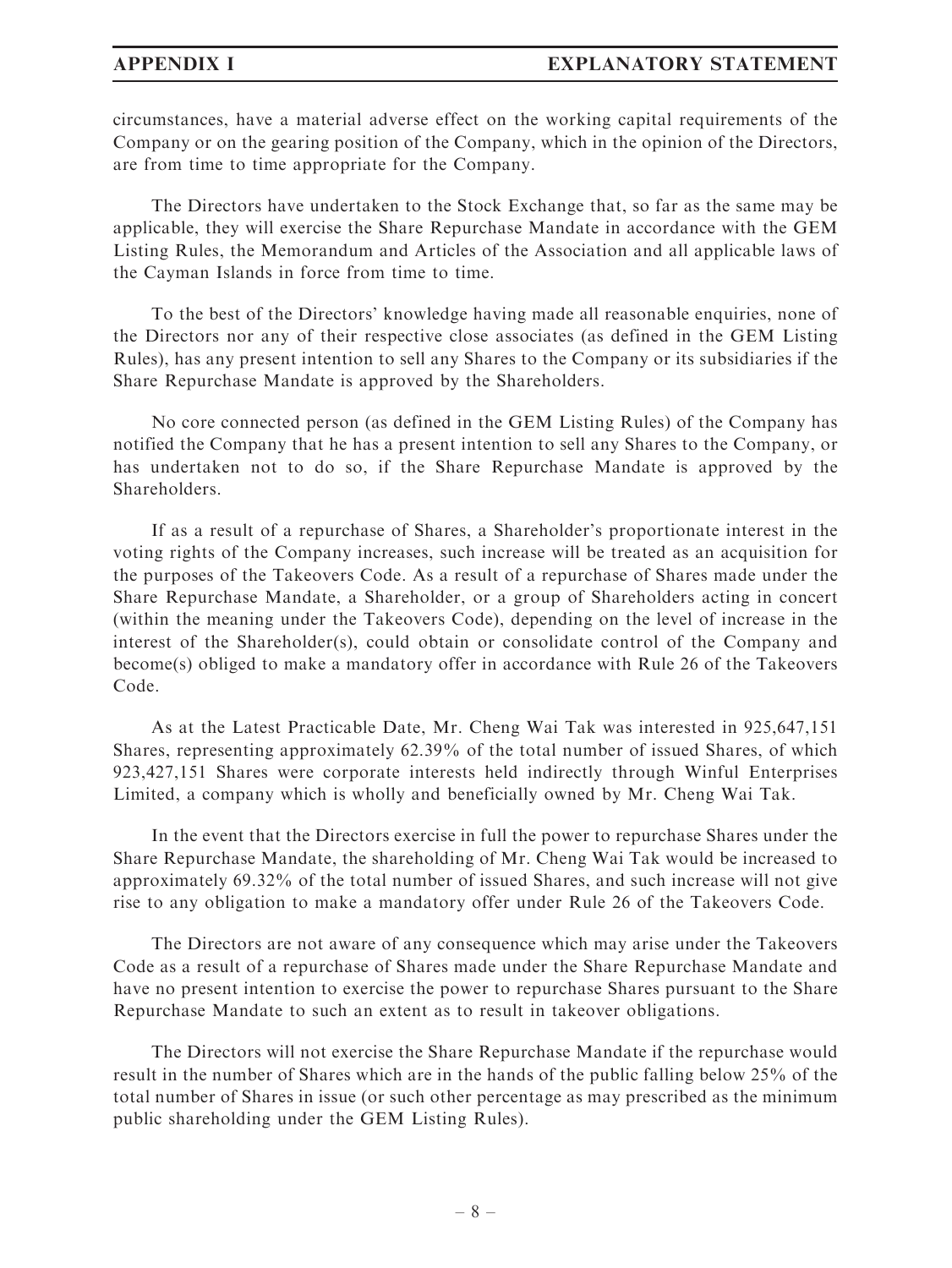Any repurchase of Shares which results in the number of Shares held by the public being reduced to less than 25% could only be implemented with the approval of the Stock Exchange to waive from strict compliance with the GEM Listing Rules requirements regarding the public shareholding. However, the Directors have no current intention to exercise the Share Repurchase Mandate to such an extent as would give rise to this obligation. In any event, the Company will not repurchase Shares which would result in the number of Shares held by the public being reduced to less than 25%.

#### 5. SHARES REPURCHASE MADE BY THE COMPANY

No repurchase of Shares has been made by the Company (whether on GEM or otherwise) in the six months preceding the Latest Practicable Date.

#### 6. SHARE PRICES

The highest and lowest traded prices of which the Shares were traded on the Stock Exchange during each of the previous twelve months preceding the Latest Practicable Date were as follow:

|                                           |                     | <b>Shares</b>       |  |
|-------------------------------------------|---------------------|---------------------|--|
|                                           | <b>Highest</b>      | Lowest              |  |
|                                           | <b>Traded Price</b> | <b>Traded Price</b> |  |
|                                           | HK\$                | HK\$                |  |
| 2021                                      |                     |                     |  |
| March                                     | 0.700               | 0.440               |  |
| April                                     | 0.470               | 0.325               |  |
| May                                       | 0.370               | 0.295               |  |
| June                                      | 0.345               | 0.250               |  |
| July                                      | 0.305               | 0.220               |  |
| August                                    | 0.295               | 0.230               |  |
| September                                 | 0.290               | 0.215               |  |
| October                                   | 0.260               | 0.188               |  |
| November                                  | 0.225               | 0.201               |  |
| December                                  | 0.345               | 0.202               |  |
| 2022                                      |                     |                     |  |
| January                                   | 0.290               | 0.196               |  |
| February                                  | 0.305               | 0.200               |  |
| March (up to the Latest Practicable Date) | 0.200               | 0.151               |  |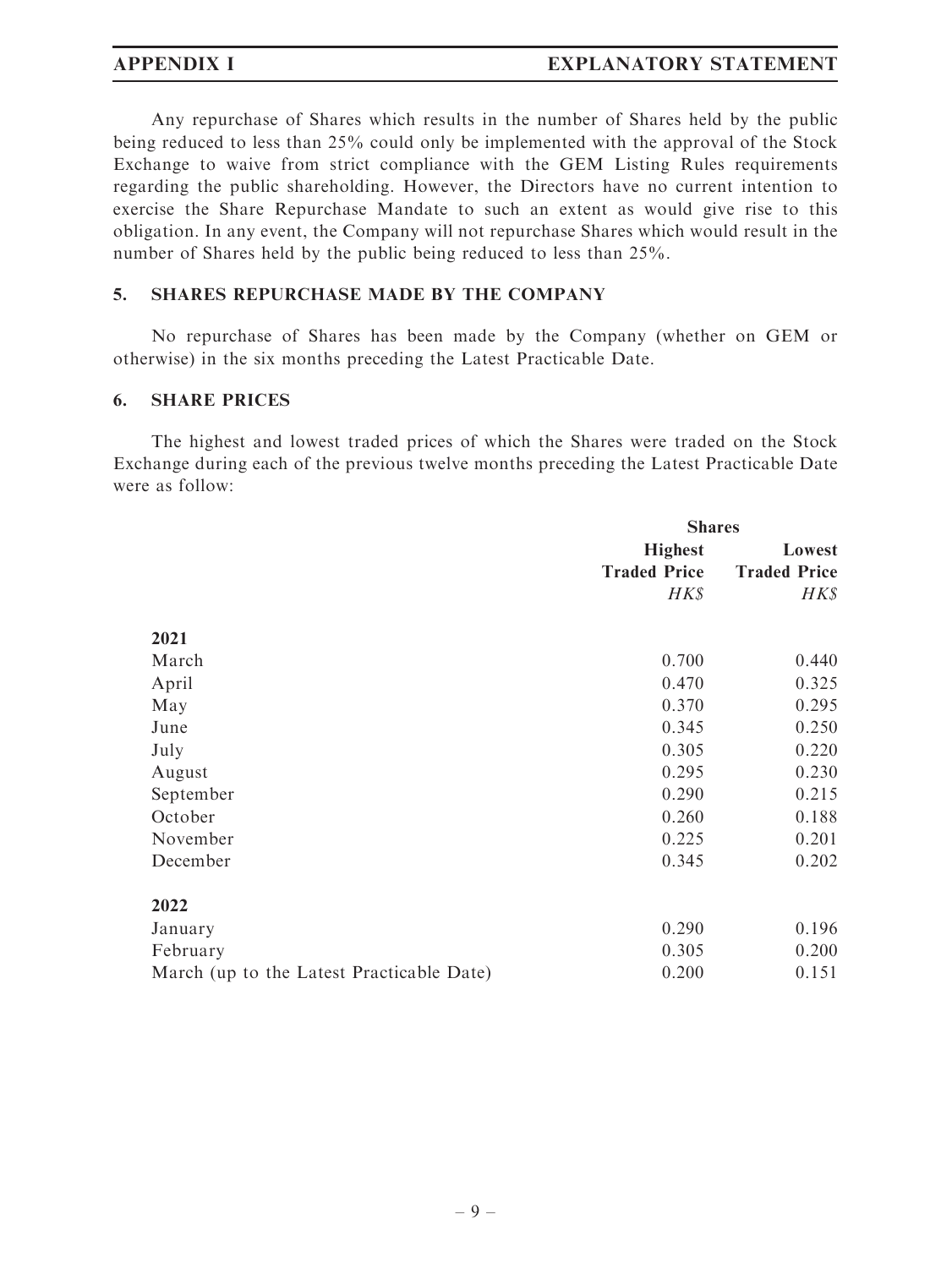The following are the particulars of the retiring Directors proposed to be re-elected at the AGM:

#### Mr. Cheng Wai Tak (''Mr. Cheng'')

Mr. Cheng Wai Tak, aged 52, was appointed as director of the Company on 13 June 2013. Mr. Cheng is a founder of the Group. He has been in the business of trading TFT-LCD components for over 18 years and has established close relationships with various suppliers. He graduated from Hong Kong Baptist University with a bachelor of science in combined sciences in mathematical science degree. He serves the Company as a consultant to bring in businesses and maintain the relationship with business partners. He is also a substantial shareholder of the Company. Save as disclosed above, Mr. Cheng is also a director of certain of the Group's subsidiaries incorporated in Hong Kong, the British Virgin Islands, Samoa and Taiwan.

Save as disclosed above, Mr. Cheng has not held any directorship in the last three years in other public companies the securities of which are listed on any securities market in Hong Kong or overseas, and has not held any other position with any members of the Group. He does not have any relationship with any Directors, senior management or substantial, or controlling shareholders of the Company.

As at the Latest Practicable Date, Mr. Cheng has personal interest in 2,220,000 Shares and corporate interest in 923,427,151 Shares held by Winful Enterprises Limited, the entire issued share of which is legally and beneficially owned by Mr. Cheng. As such, Mr. Cheng is deemed under the SFO to be interested in 925,647,151 Shares. Save as disclosed above, Mr. Cheng did not have any other interest in the Shares within the meaning of Part XV of the SFO.

Mr. Cheng entered into a director's service contract with the Company for a period of three years from 7 February 2020, subject to retirement by rotation and re-election at the annual general meeting of the Company in accordance with the Articles of Association. Pursuant to the service contract, for the year ended 31 December 2021, Mr. Cheng received a total remuneration of approximately HK\$4,393,000 (including salary, discretionary bonuses, retirement benefits and other benefits), which was reviewed by the Remuneration Committee and determined by the Board with reference to market rates, his performance, qualifications and experience.

### Mr. Tse Ka Wing ("Mr. Tse")

Mr. Tse Ka Wing, aged 46, joined the Group in May 2013 and is the Company Secretary and Chief Financial Officer of the Company. He was appointed as an executive Director with effect from 26 March 2015. He is primarily responsible for the financial management, supervision of financial reporting and corporate finance matters, and company secretarial matters of the Group. Mr. Tse graduated from The Chinese University of Hong Kong with a bachelor of business administration degree. He is an associate of the Hong Kong Institute of Certified Public Accountants and a member of the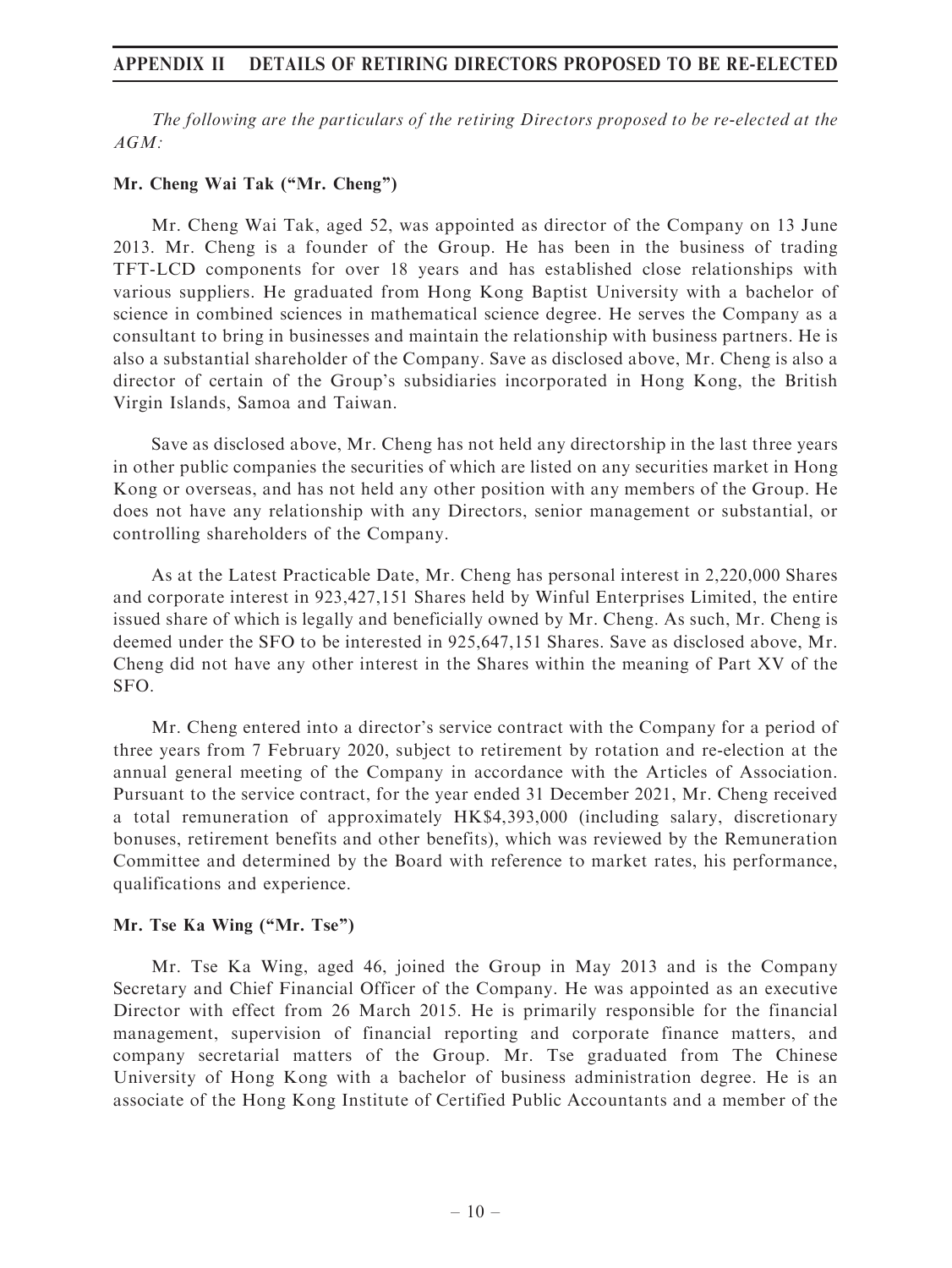Association of Chartered Certified Accountants. Mr. Tse is a professional accountant with over 24 years of experience in accounting and had previously served as a senior manager of an international firm of certified public accountants.

Save as disclosed above, Mr. Tse has not held any directorship in the last three years in other public companies the securities of which are listed on any securities market in Hong Kong or overseas, and has not held any other position with any members of the Group. He does not have any relationship with any Directors, senior management or substantial, or controlling shareholders of the Company.

As at the Latest Practicable Date, Mr. Tse did not have any interest in the Shares within the meaning of Part XV of the SFO.

Mr. Tse entered into a director's service contract with the Company for a period of three years from 26 March 2021, subject to retirement by rotation and re-election at the annual general meeting of the Company in accordance with the Articles of Association. Pursuant to the service contract, for the year ended 31 December 2021, Mr. Tse received a total remuneration of approximately HK\$1,518,000 (including salary, discretionary bonuses, retirement benefits and other benefits), which was reviewed by the Remuneration Committee and determined by the Board with reference to market rates, his performance, qualifications and experience.

### Mr. Kan Man Wai (''Mr. Kan'')

Mr. Kan Man Wai, aged 58, was appointed as an independent non-executive Director on 1 January 2020 and is responsible for providing independent judgment on issues of strategy, performance, resources and standard of conduct of the Company. He is the acting chairman of the Board. He is also the chairman of the Remuneration Committee and a member of the Nomination Committee and the audit committee of the Company. Mr. Kan obtained a Diploma in Management Studies awarded by The Hong Kong Polytechnic University and the Hong Kong Management Association, and subsequently obtained a Master's Degree of Business Administration in International Management from the Royal Melbourne Institute of Technology in Australia. He has over 30 years of experience in the electronics manufacturing services industry, including over 20 years of experience at management level of sales and business development and 4 years of experience at management level of business operations. Mr. Kan is a Vice President of Business Development for Great China and Korea of Sanmina Corporation, a leading electronics manufacturing services provider in the world that serves original equipment manufacturers in communications, medical, automotive, industrial and defense and aerospace fields which is headquartered in San Jose, California, USA and is listed on the Nasdaq Stock Market. In his current position, he is responsible for managing sales business, exploring new business and introducing mergers and acquisitions.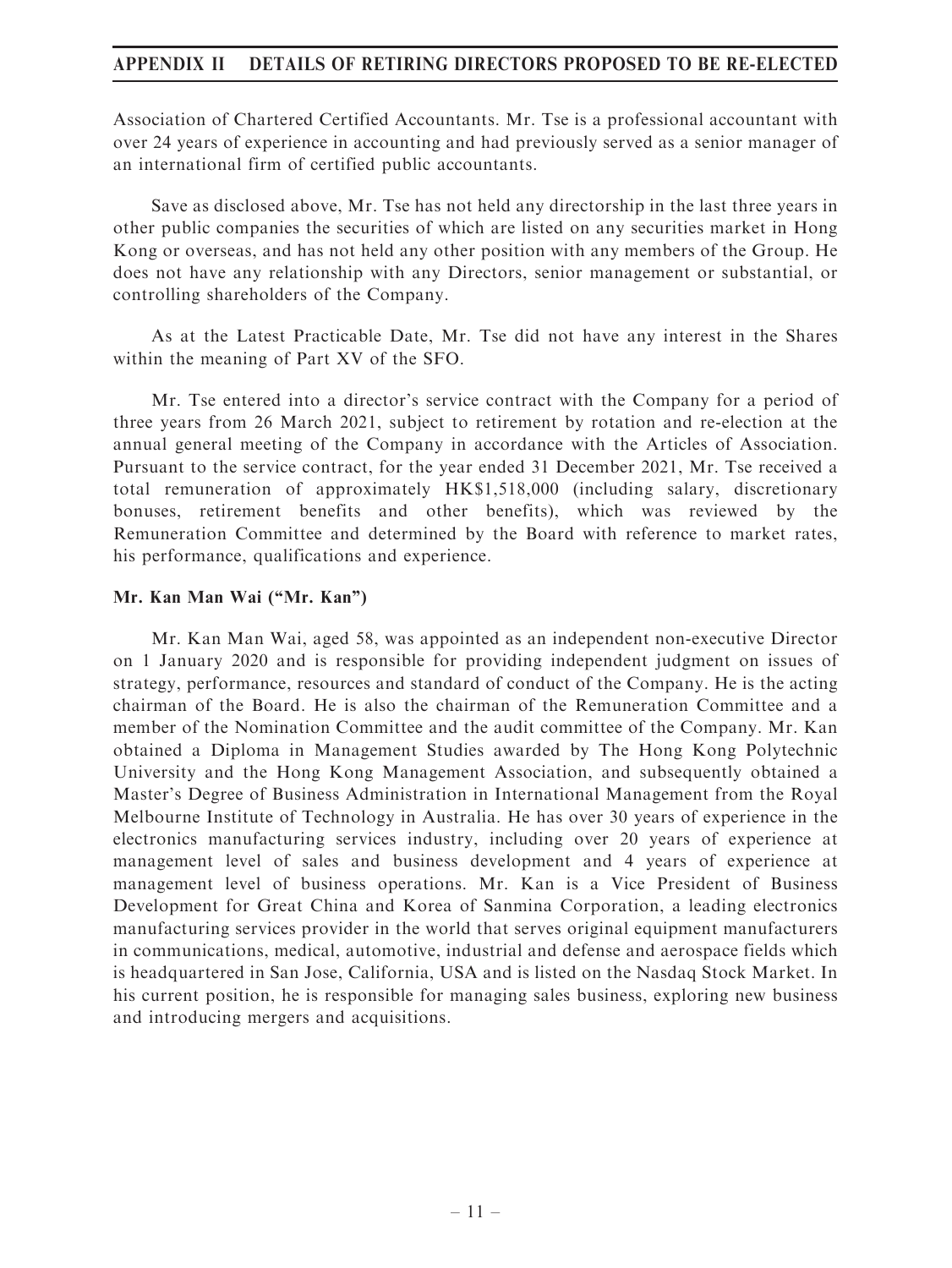Save as disclosed above, Mr. Kan has not held any directorship in the last three years in other public companies the securities of which are listed on any securities market in Hong Kong or overseas, and has not held any other position with any members of the Group. He does not have any relationship with any Directors, senior management, substantial shareholders, or controlling shareholders of the Company.

As at the Latest Practicable Date, Mr. Kan holds 320,000 Shares. Save as disclosed above, he did not have any other interest in the Shares within the meaning of Part XV of the SFO.

The Nomination Committee has assessed and reviewed the annual independence confirmation of Mr. Kan based on the independence criteria as set out in Rule 5.09 of the GEM Listing Rules. The Board is also not aware of any factors that might affect the independence of Mr. Kan, and is satisfied that he has the required character, integrity, independence and experience to fulfill the role of an independent non-executive Director. The Board considers him to be independent.

The Board is of the view that Mr. Kan is beneficial to the Board with diversity of his comprehensive experience and knowledge in management that contributes to invaluable expertise, continuity and stability to the Board, and the Company has benefited greatly from his contribution and valuable insights derived from his in-depth knowledge of the Company. The Board believes that he will continue to contribute effectively to the Board.

Mr. Kan entered into an appointment letter with the Company for a term of three years commencing from 1 January 2020, subject to retirement by rotation and re-election at the annual general meeting of the Company in accordance with the Articles of Association. Pursuant to the appointment letter, Mr. Kan is entitled to a fixed director's fee of HK\$240,000 per annum, which was reviewed by the Remuneration Committee and determined by the Board with reference to market rates, his qualifications and experience.

#### Other information relating to Mr. Cheng and Mr. Tse

As announced by the Company in its announcements dated 26 September 2019, 4 October 2019, 10 January 2020, 9 April 2020, 10 July 2020 and 25 September 2020, on 25 September 2019, the Company received a sealed copy of a petition (the "**Petition**") issued by the High Court of the Hong Kong Special Administrative Region which was taken out by the Securities and Futures Commission (the ''SFC'') pursuant to section 214 of the SFO against six Directors (collectively the "Director Respondents"), including Mr. Cheng and Mr. Tse therein, and the Company. The SFC alleged in the Petition that the Director Respondents had breached their duties as directors of the Company in relation to the disposal of a subsidiary of the Company holding an approximately 50.14% shareholding in 尚立光電股份有限公司 (Shinyoptics Corporation\*) (details of such disposal were disclosed in the announcement of the Company dated 22 December 2016). The Company understands the Director Respondents disagree with the allegations of the SFC in the Petition, and intend to vigorously contest the Petition.

<sup>\*</sup> for identification purpose only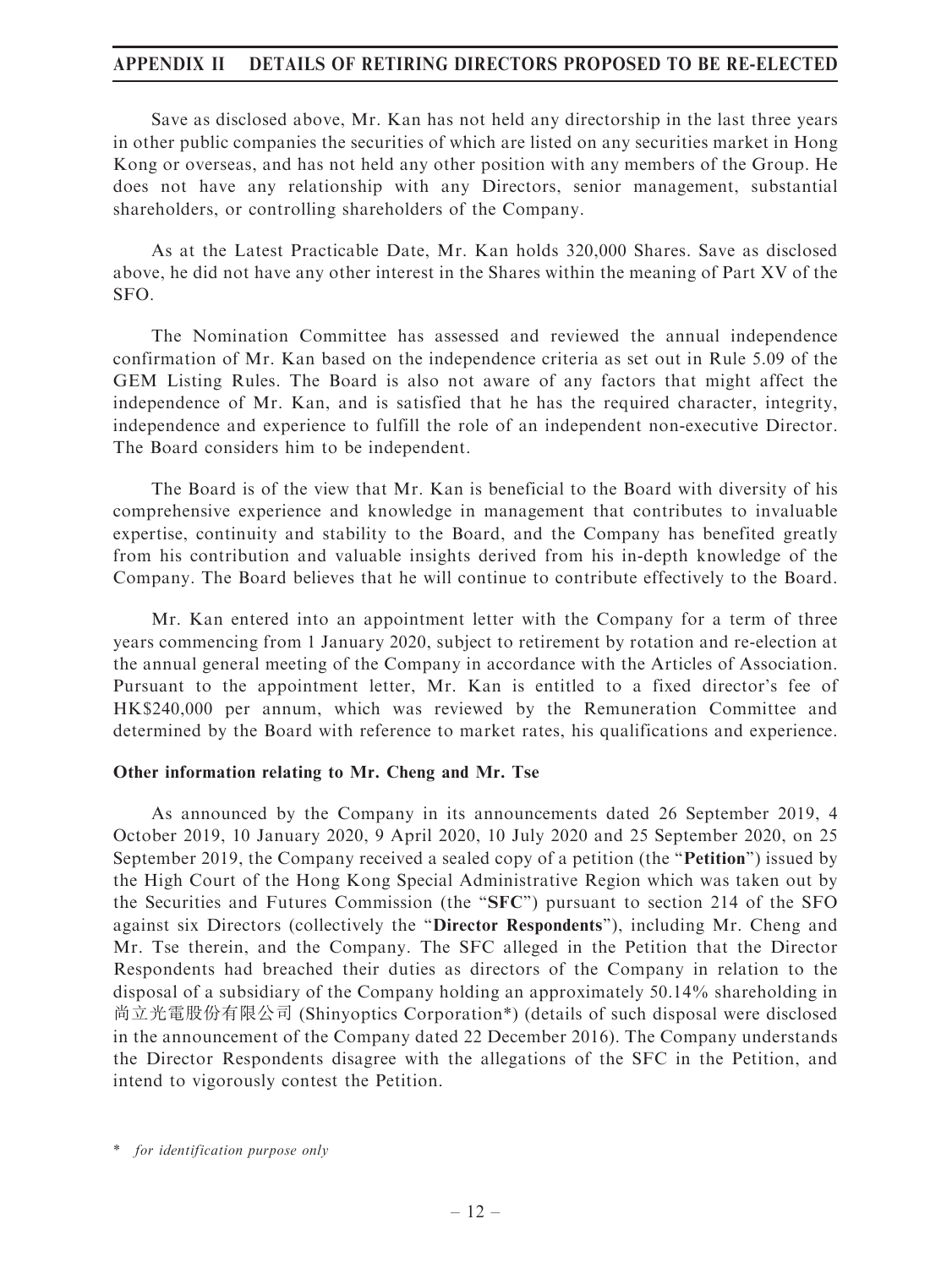As disclosed in the announcement of the Company dated 25 September 2020, pending the outcome of the legal proceedings of the Petition, the Director Respondents, including Mr. Cheng and Mr. Tse, have been suspended from their duties as Directors with effect from 25 September 2020. Mr. Cheng has also been suspended from his duties as the chairman of the Board, the chief executive officer of the Company and the director of Perfect Display Limited, a major subsidiary of the Company, effective from 25 September 2020.

Save as disclosed above, the retiring Directors have each confirmed that, in connection with their standing for re-election, there are no other matters that need to be brought to the attention of the Shareholders nor other information required to be disclosed pursuant to Rule 17.50(2) of the GEM Listing Rules.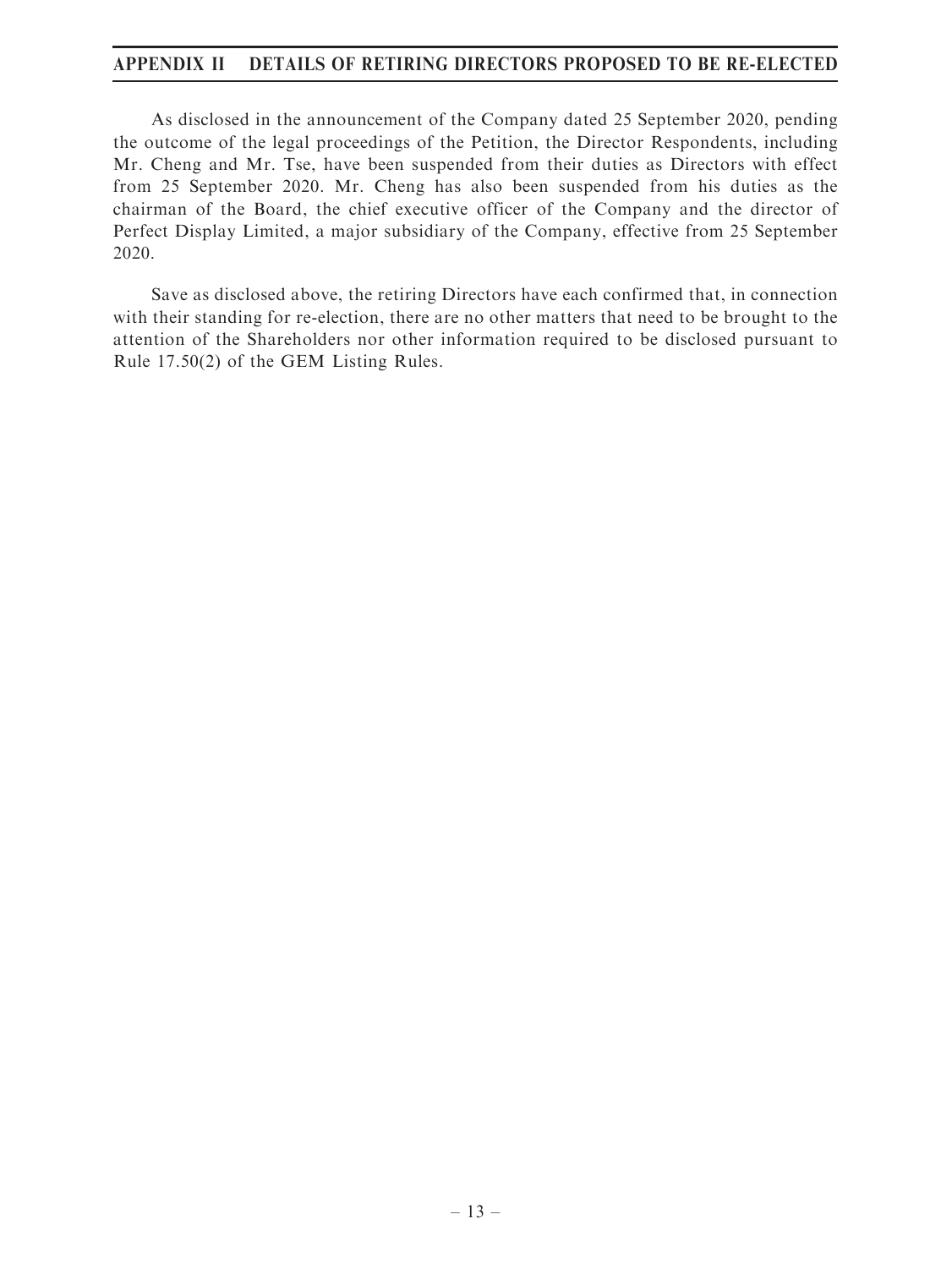

*(Incorporated in the Cayman Islands with limited liability)* **(Stock Code: 8311)**

## NOTICE OF ANNUAL GENERAL MEETING

NOTICE IS HEREBY GIVEN that the annual general meeting (the ''Meeting'') of Perfect Optronics Limited (the "Company") will be held at Flat 903, 9/F., New Lee Wah Centre, No. 88 Tokwawan Road, Tokwawan, Kowloon, Hong Kong on Friday, 17 June 2022 at 3: 00 p.m. for the following purposes:

- 1. To receive and consider the audited consolidated financial statements for the year ended 31 December 2021, the report of the directors and the independent auditor's report.
- 2. (a) To re-elect the following retiring directors of the Company (the "Directors"):
	- (i) To re-elect Mr. Cheng Wai Tak as executive Director;
	- (ii) To re-elect Mr. Tse Ka Wing as executive Director; and
	- (iii) To re-elect Mr. Kan Man Wai as independent non-executive Director.
	- (b) To authorise the board of Directors (the ''Board'') to fix the remuneration of the Directors.
- 3. To re-appoint PricewaterhouseCoopers as auditor of the Company for the ensuing year and to authorise the Board to fix the remuneration of auditor.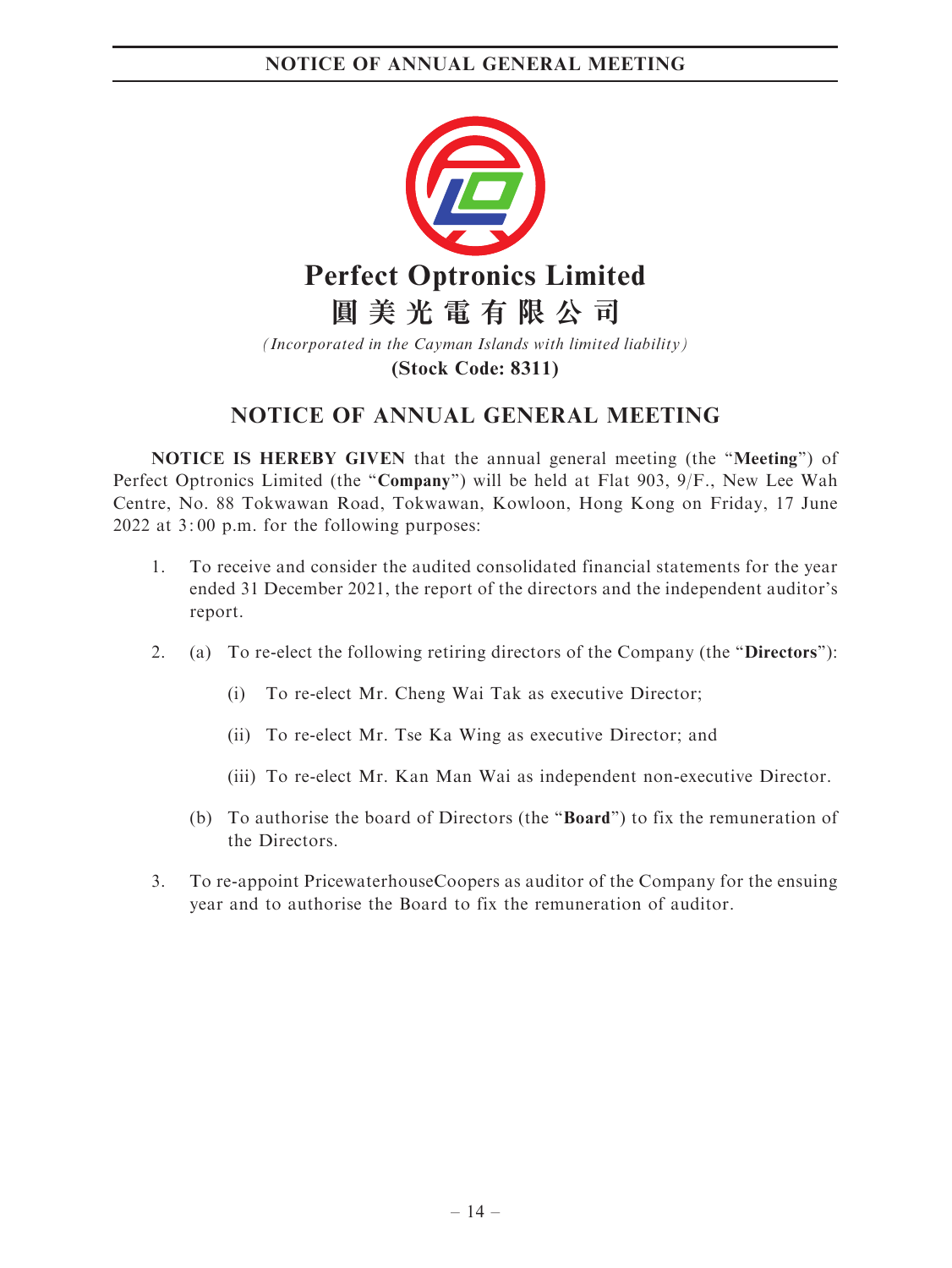#### NOTICE OF ANNUAL GENERAL MEETING

To consider and, if thought fit, pass the following resolutions, with or without amendments, as ordinary resolutions of the Company by way of ordinary business:

#### ORDINARY RESOLUTIONS

#### 4. ''THAT:

- (a) Subject to paragraph (c) of this Resolution, and pursuant to the Rules Governing the Listing of Securities (the ''GEM Listing Rules'') on the GEM (the "GEM") of The Stock Exchange of Hong Kong Limited (the "Stock") Exchange''), the exercise by the Directors during the Relevant Period (as hereinafter defined) of all the powers of the Company to allot, issue and deal with unissued shares of HK\$0.01 each in the share capital of the Company (the ''Shares'') and to make or grant offers, agreements and options (including but not limited to bonds, warrants, debentures, notes and any securities which carry rights to subscribe for or are convertible into Shares) which would or might require the exercise of such power be and is hereby generally and unconditionally approved;
- (b) the approval in paragraph (a) of this Resolution shall authorise the Directors during the Relevant Period (as hereinafter defined) to make or grant offers, agreements and options (including but not limited to bonds, warrants, debentures, notes and any securities which carry rights to subscribe for or are convertible into Shares) which would or might require the exercise of such power either during or after the end of the Relevant Period;
- (c) the total number of Shares allotted, issued and dealt or agreed conditionally or unconditionally to be allotted, issued and dealt (whether pursuant to an option or otherwise) by the Directors pursuant to the approval in paragraph (a) of this Resolution (otherwise than pursuant to (i) a rights issue, (ii) an issue of Shares upon the exercise of any subscription or conversion rights attaching to any bonds, warrants, debentures, notes or any securities which carry rights to subscribe for or are convertible into Shares, (iii) an issue of Shares upon the exercise of any options which may be granted under the share option scheme or any other option scheme or similar arrangement for the time being adopted for the grant or issue to officers and/or employees of the Company and/or any of the subsidiaries of the Company or any other person of Shares or rights to acquire Shares, (iv) any scrip dividend schemes or similar arrangements providing for the allotment and issue of Shares in lieu of the whole or part of a dividend on Shares in accordance with the articles of association of the Company, or (v) a specific authority granted by the shareholders of the Company in general meeting) shall not exceed 20% of the total number of Shares in issue as at the date of passing this Resolution (such total number to be subject to adjustment in the case of any conversions of any or all of the Shares into a larger or smaller number of Shares after the passing of this Resolution) and the said approval shall be limited accordingly; and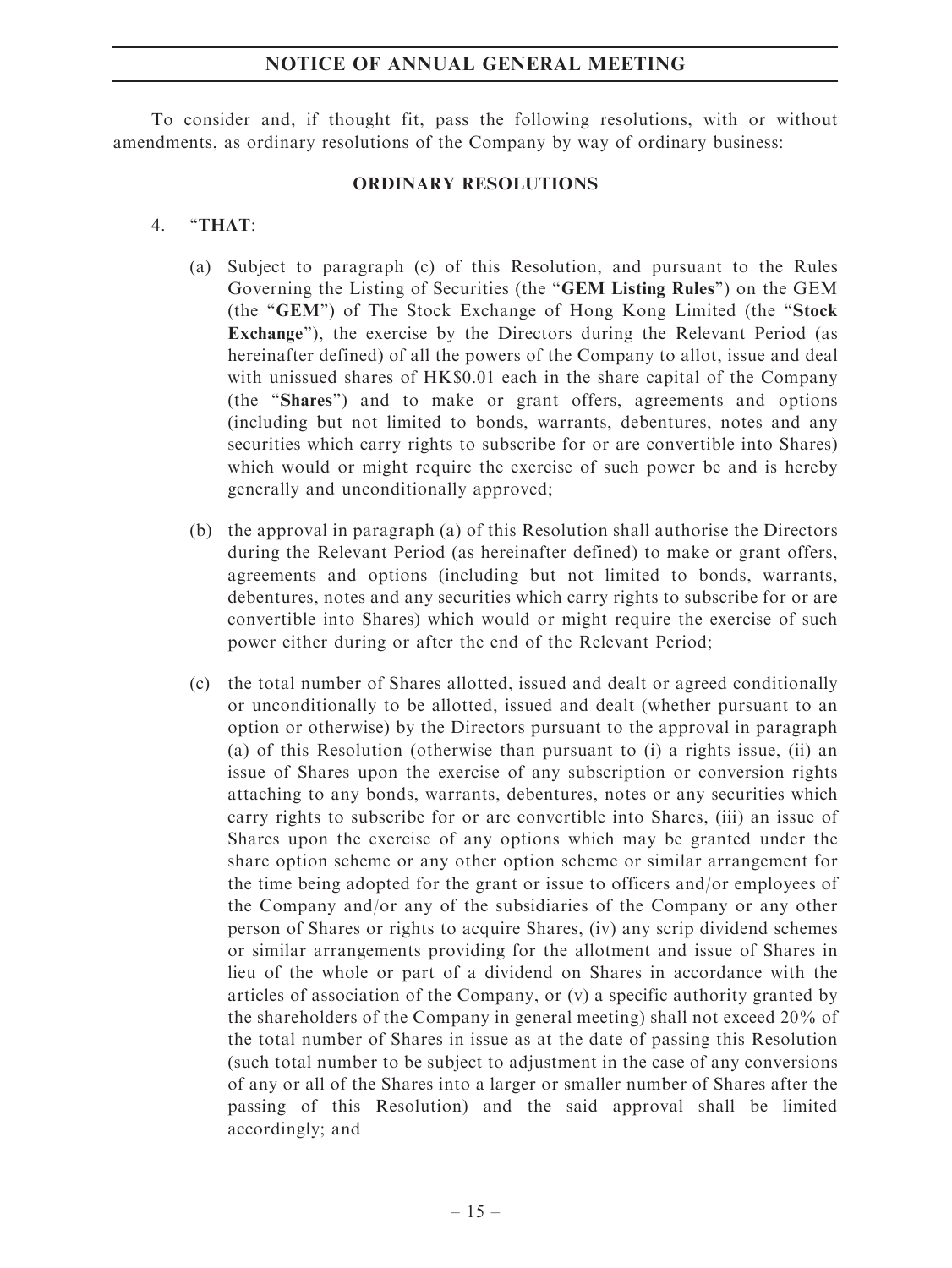(d) for the purpose of this Resolution,

"Relevant Period" means the period from the passing of this Resolution, until whichever is the earliest of:

- (i) the conclusion of the next annual general meeting of the Company;
- (ii) the expiration of the period within which the next annual general meeting of the Company is required by the articles of association of the Company or any applicable laws of the Cayman Islands to be held; or
- (iii) the passing of any ordinary resolution of the shareholders in general meeting of the Company revoking, varying or renewing this Resolution; and

"Rights Issue" means an offer of Shares open for a period fixed by the Directors to holders of Shares whose names appear on the register of members of the Company on a fixed record date in proportion to their then holdings of such Shares (subject to such exclusions or other arrangements as the Directors may deem necessary or expedient in relation to fractional entitlements or having regard to any restrictions or obligations under the laws of, or the requirements of any recognised regulatory body or any stock exchange in, any territory applicable to the Company).''

- 5. ''THAT:
	- (a) subject to paragraph (b) of this Resolution, the exercise by the Directors during the Relevant Period (as hereinafter defined) of all the powers of the Company to repurchase Shares on GEM or on any other stock exchange on which the Shares may be listed and which is recognised by the Securities and Futures Commission and the Stock Exchange for this purpose, subject to and in accordance with all applicable laws and the requirements of the GEM Listing Rules or of any other stock exchange as amended from time to time, be and is hereby generally and unconditionally approved;
	- (b) the total number of Shares to be repurchased pursuant to the approval in paragraph (a) of this Resolution shall not exceed 10% of the total number of Shares in issue as at the date of passing this Resolution (such total number to be subject to adjustment in the case of any conversion of any or all of the Shares into a larger or smaller number of Shares after the passing of this Resolution) and the said approval shall be limited accordingly; and
	- (c) for the purposes of this Resolution:

''Relevant Period'' means the period from the passing of this Resolution, until whichever is the earliest of:

(i) the conclusion of the next annual general meeting of the Company;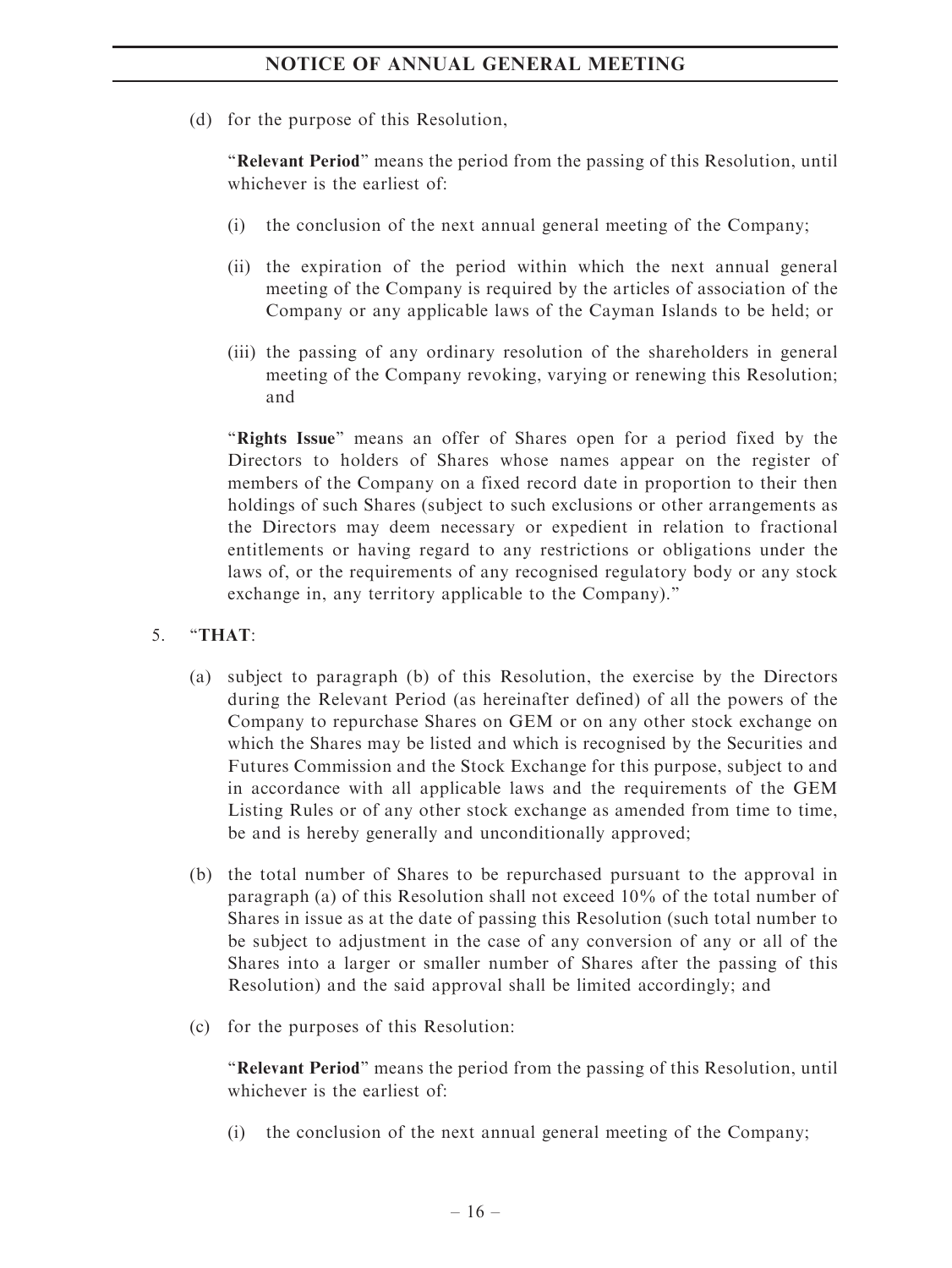## NOTICE OF ANNUAL GENERAL MEETING

- (ii) the expiration of the period within which the next annual general meeting of the Company is required by the articles of association of the Company or any applicable laws of the Cayman Islands to be held; or
- (iii) the passing of any ordinary resolution of the shareholders in general meeting of the Company revoking, varying or renewing the Resolution.''
- 6. ''THAT subject to the passing of ordinary resolutions nos. 4 and 5 above, the general mandate granted to the Directors pursuant to ordinary resolution no. 4 above be and is hereby extended by the addition to the total number of shares of the Company in issue which may be allotted, issued, dealt with or agreed conditionally or unconditionally to be allotted and issued by the Directors pursuant to such general mandate of a number representing the total number of Shares repurchased by the Company pursuant to ordinary resolution no. 5 above, provided that such extended number of Shares shall not exceed 10% of the total number of Shares in issue as at the date of passing this Resolution (such total number to be subject to adjustment in the case of any conversion of any or all of the Shares into a larger or smaller number of Shares after the passing of this Resolution).''

By order of the Board Perfect Optronics Limited Kan Man Wai Acting Chairman

Hong Kong, 31 March 2022

### Notes:

- 1. Any member of the Company entitled to attend and vote at the Meeting is entitled to appoint one or more proxies (if a member who is the holder of two or more shares of the Company) to attend and vote in his stead. A proxy need not be a member of the Company.
- 2. To be valid, the proxy form, together with any power of attorney or other authority (if any) under which it is signed, or a notarially certified copy thereof, must be deposited with the Hong Kong branch share registrar and transfer office of the Company, Tricor Investor Services Limited, at Level 54, Hopewell Centre, 183 Queen's Road East, Hong Kong, not less than 48 hours before the time appointed (i.e. Wednesday, 15 June 2022 at 3: 00 p.m.) for holding the Meeting or any adjournment thereof.
- 3. The register of members of the Company will be closed from Tuesday, 14 June 2022 to Friday, 17 June 2022, both days inclusive, during which period no transfer of shares will be registered. In order to qualify for attendance and voting at the Meeting, all completed transfer forms accompanied by the relevant share certificates must be lodged with the Hong Kong branch share registrar and transfer office of the Company, Tricor Investor Services Limited, at Level 54, Hopewell Centre, 183 Queen's Road East, Hong Kong, for registration no later than 4: 30 p.m. on Monday, 13 June 2022.